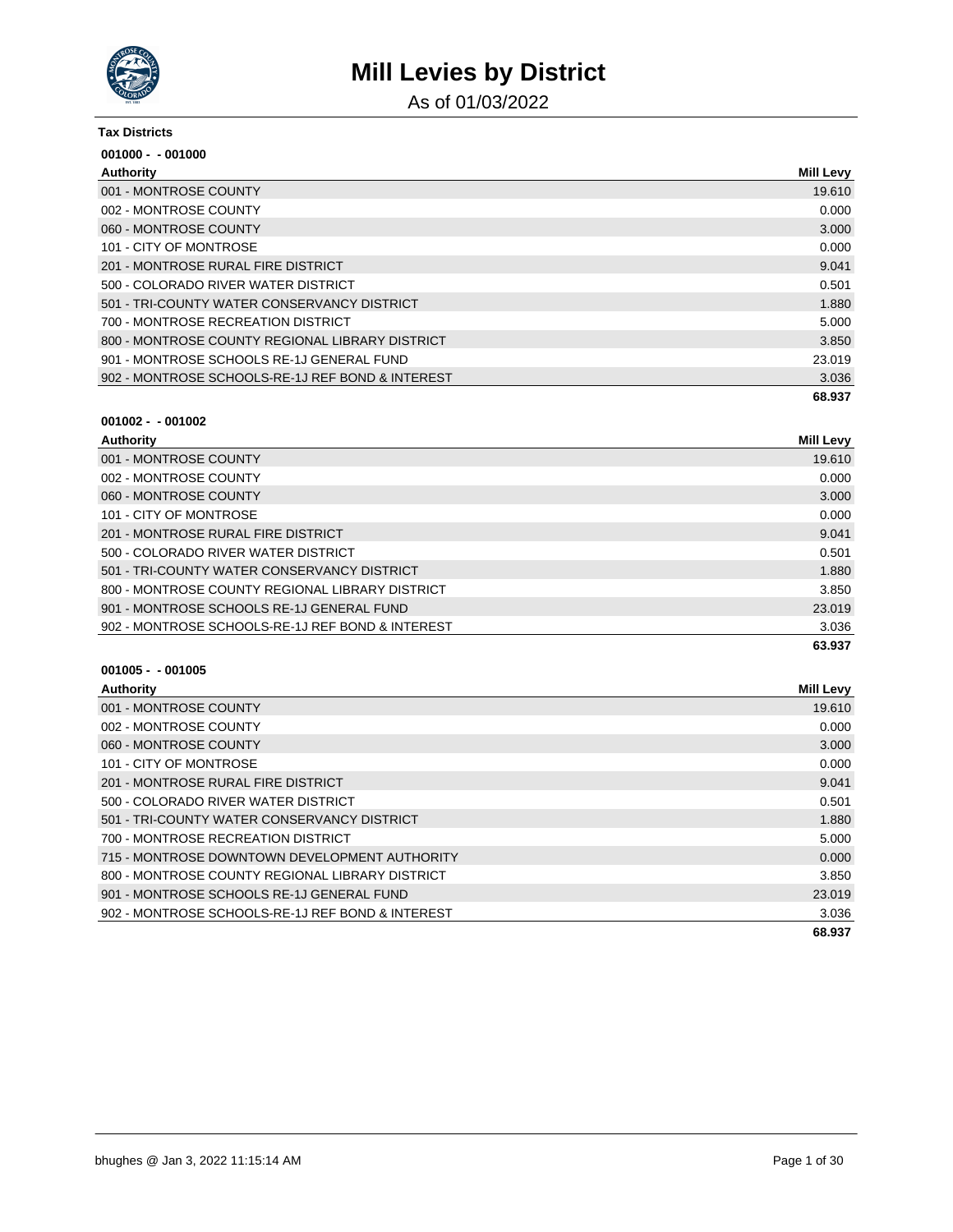

As of 01/03/2022

#### **Tax Districts**

| $001006 - 001006$                                |                  |
|--------------------------------------------------|------------------|
| Authority                                        | <b>Mill Levy</b> |
| 001 - MONTROSE COUNTY                            | 19.610           |
| 002 - MONTROSE COUNTY                            | 0.000            |
| 060 - MONTROSE COUNTY                            | 3.000            |
| 101 - CITY OF MONTROSE                           | 0.000            |
| 201 - MONTROSE RURAL FIRE DISTRICT               | 9.041            |
| 500 - COLORADO RIVER WATER DISTRICT              | 0.501            |
| 501 - TRI-COUNTY WATER CONSERVANCY DISTRICT      | 1.880            |
| 502 - BOSTWICK PARK WATER DISTRICT               | 0.936            |
| 700 - MONTROSE RECREATION DISTRICT               | 5.000            |
| 715 - MONTROSE DOWNTOWN DEVELOPMENT AUTHORITY    | 0.000            |
| 800 - MONTROSE COUNTY REGIONAL LIBRARY DISTRICT  | 3.850            |
| 901 - MONTROSE SCHOOLS RE-1J GENERAL FUND        | 23.019           |
| 902 - MONTROSE SCHOOLS-RE-1J REF BOND & INTEREST | 3.036            |
|                                                  | 69.873           |

### **001010 - - 001010**

| Authority                                        | <b>Mill Levy</b> |
|--------------------------------------------------|------------------|
| 001 - MONTROSE COUNTY                            | 19.610           |
| 002 - MONTROSE COUNTY                            | 0.000            |
| 060 - MONTROSE COUNTY                            | 3.000            |
| 201 - MONTROSE RURAL FIRE DISTRICT               | 9.041            |
| 500 - COLORADO RIVER WATER DISTRICT              | 0.501            |
| 501 - TRI-COUNTY WATER CONSERVANCY DISTRICT      | 1.880            |
| 502 - BOSTWICK PARK WATER DISTRICT               | 0.936            |
| 700 - MONTROSE RECREATION DISTRICT               | 5.000            |
| 800 - MONTROSE COUNTY REGIONAL LIBRARY DISTRICT  | 3.850            |
| 901 - MONTROSE SCHOOLS RE-1J GENERAL FUND        | 23.019           |
| 902 - MONTROSE SCHOOLS-RE-1J REF BOND & INTEREST | 3.036            |
|                                                  | 69.873           |

| <b>Authority</b>                                 | Mill Levy |
|--------------------------------------------------|-----------|
| 001 - MONTROSE COUNTY                            | 19.610    |
| 002 - MONTROSE COUNTY                            | 0.000     |
| 060 - MONTROSE COUNTY                            | 3.000     |
| 201 - MONTROSE RURAL FIRE DISTRICT               | 9.041     |
| 500 - COLORADO RIVER WATER DISTRICT              | 0.501     |
| 502 - BOSTWICK PARK WATER DISTRICT               | 0.936     |
| 700 - MONTROSE RECREATION DISTRICT               | 5.000     |
| 800 - MONTROSE COUNTY REGIONAL LIBRARY DISTRICT  | 3.850     |
| 901 - MONTROSE SCHOOLS RE-1J GENERAL FUND        | 23.019    |
| 902 - MONTROSE SCHOOLS-RE-1J REF BOND & INTEREST | 3.036     |
|                                                  | 67.993    |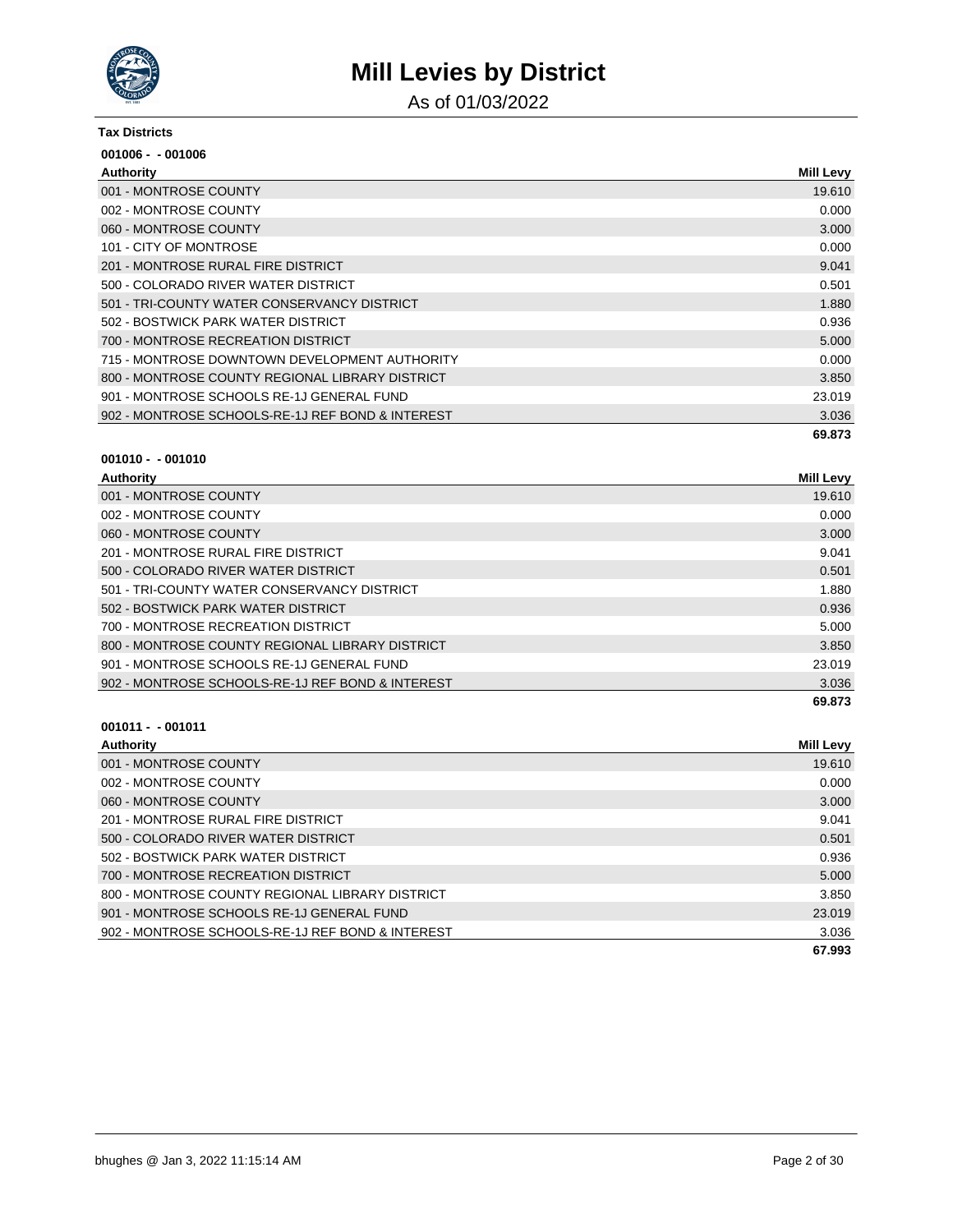

As of 01/03/2022

#### **Tax Districts**

| $001020 - 001020$                                |                  |
|--------------------------------------------------|------------------|
| <b>Authority</b>                                 | <b>Mill Levy</b> |
| 001 - MONTROSE COUNTY                            | 19.610           |
| 002 - MONTROSE COUNTY                            | 0.000            |
| 060 - MONTROSE COUNTY                            | 3.000            |
| 201 - MONTROSE RURAL FIRE DISTRICT               | 9.041            |
| 400 - UNCOMPAHGRE VALLEY PEST DISTRICT           | 0.000            |
| 500 - COLORADO RIVER WATER DISTRICT              | 0.501            |
| 501 - TRI-COUNTY WATER CONSERVANCY DISTRICT      | 1.880            |
| 502 - BOSTWICK PARK WATER DISTRICT               | 0.936            |
| 700 - MONTROSE RECREATION DISTRICT               | 5.000            |
| 800 - MONTROSE COUNTY REGIONAL LIBRARY DISTRICT  | 3.850            |
| 901 - MONTROSE SCHOOLS RE-1J GENERAL FUND        | 23.019           |
| 902 - MONTROSE SCHOOLS-RE-1J REF BOND & INTEREST | 3.036            |
|                                                  | 69.873           |

#### **001030 - - 001030**

| <b>Authority</b>                                 | Mill Levy |
|--------------------------------------------------|-----------|
| 001 - MONTROSE COUNTY                            | 19.610    |
| 002 - MONTROSE COUNTY                            | 0.000     |
| 060 - MONTROSE COUNTY                            | 3.000     |
| 201 - MONTROSE RURAL FIRE DISTRICT               | 9.041     |
| 500 - COLORADO RIVER WATER DISTRICT              | 0.501     |
| 501 - TRI-COUNTY WATER CONSERVANCY DISTRICT      | 1.880     |
| 502 - BOSTWICK PARK WATER DISTRICT               | 0.936     |
| 800 - MONTROSE COUNTY REGIONAL LIBRARY DISTRICT  | 3.850     |
| 901 - MONTROSE SCHOOLS RE-1J GENERAL FUND        | 23.019    |
| 902 - MONTROSE SCHOOLS-RE-1J REF BOND & INTEREST | 3.036     |
|                                                  | 64.873    |

| Authority                                        | Mill Levy |
|--------------------------------------------------|-----------|
| 001 - MONTROSE COUNTY                            | 19.610    |
| 002 - MONTROSE COUNTY                            | 0.000     |
| 060 - MONTROSE COUNTY                            | 3.000     |
| 201 - MONTROSE RURAL FIRE DISTRICT               | 9.041     |
| 500 - COLORADO RIVER WATER DISTRICT              | 0.501     |
| 502 - BOSTWICK PARK WATER DISTRICT               | 0.936     |
| 800 - MONTROSE COUNTY REGIONAL LIBRARY DISTRICT  | 3.850     |
| 901 - MONTROSE SCHOOLS RE-1J GENERAL FUND        | 23.019    |
| 902 - MONTROSE SCHOOLS-RE-1J REF BOND & INTEREST | 3.036     |
|                                                  | 62.993    |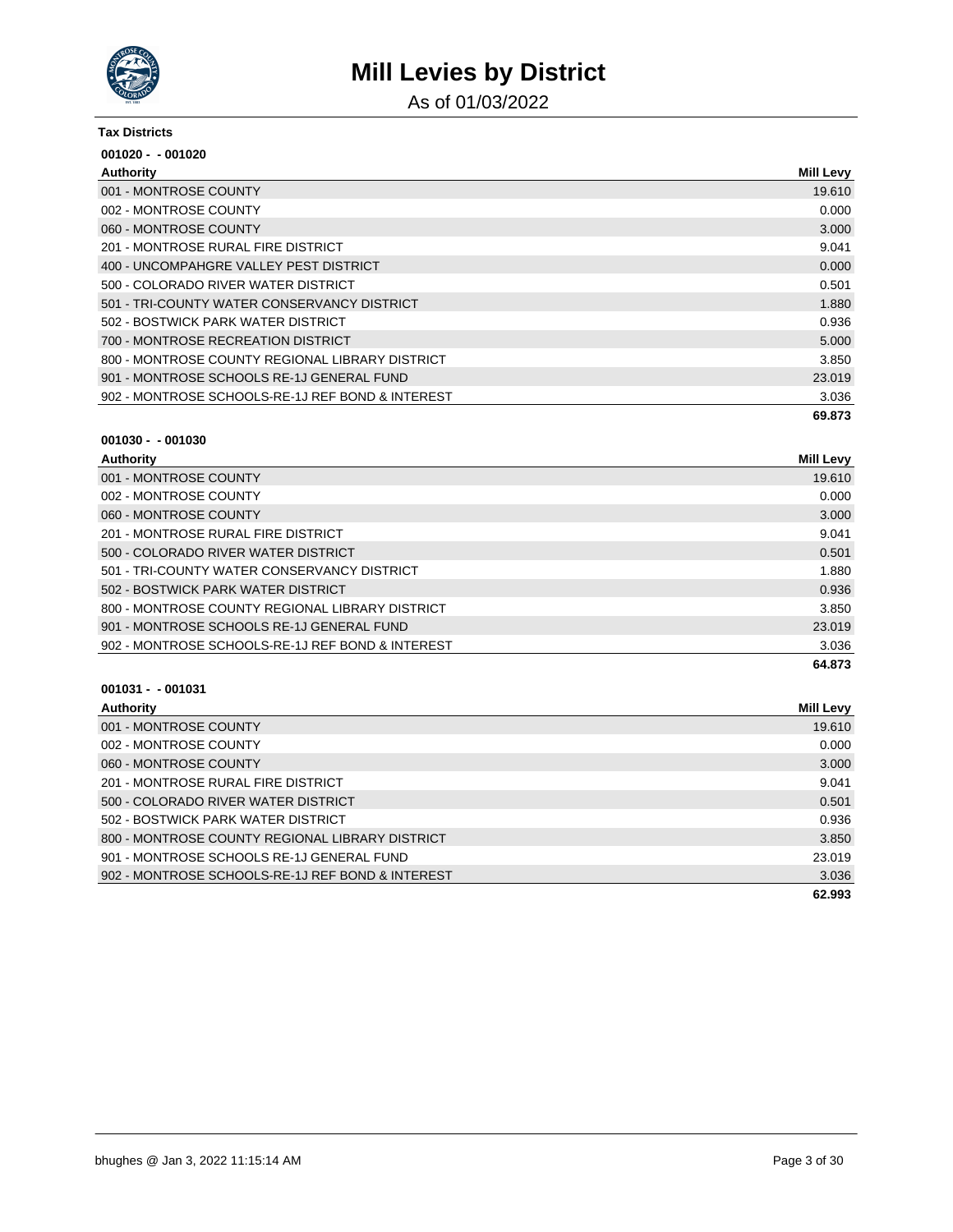

As of 01/03/2022

#### **Tax Districts**

| $001040 - 001040$                                |                  |
|--------------------------------------------------|------------------|
| Authority                                        | <b>Mill Levy</b> |
| 001 - MONTROSE COUNTY                            | 19.610           |
| 002 - MONTROSE COUNTY                            | 0.000            |
| 060 - MONTROSE COUNTY                            | 3.000            |
| 201 - MONTROSE RURAL FIRE DISTRICT               | 9.041            |
| 400 - UNCOMPAHGRE VALLEY PEST DISTRICT           | 0.000            |
| 500 - COLORADO RIVER WATER DISTRICT              | 0.501            |
| 501 - TRI-COUNTY WATER CONSERVANCY DISTRICT      | 1.880            |
| 502 - BOSTWICK PARK WATER DISTRICT               | 0.936            |
| 800 - MONTROSE COUNTY REGIONAL LIBRARY DISTRICT  | 3.850            |
| 901 - MONTROSE SCHOOLS RE-1J GENERAL FUND        | 23.019           |
| 902 - MONTROSE SCHOOLS-RE-1J REF BOND & INTEREST | 3.036            |
|                                                  | 64.873           |

### **001050 - - 001050**

| Authority                                        | Mill Levy |
|--------------------------------------------------|-----------|
| 001 - MONTROSE COUNTY                            | 19.610    |
| 002 - MONTROSE COUNTY                            | 0.000     |
| 060 - MONTROSE COUNTY                            | 3.000     |
| 500 - COLORADO RIVER WATER DISTRICT              | 0.501     |
| 502 - BOSTWICK PARK WATER DISTRICT               | 0.936     |
| 800 - MONTROSE COUNTY REGIONAL LIBRARY DISTRICT  | 3.850     |
| 901 - MONTROSE SCHOOLS RE-1J GENERAL FUND        | 23.019    |
| 902 - MONTROSE SCHOOLS-RE-1J REF BOND & INTEREST | 3.036     |
|                                                  | 53.952    |

### **001051 - - 001051**

| Authority                                        | Mill Levy |
|--------------------------------------------------|-----------|
| 001 - MONTROSE COUNTY                            | 19.610    |
| 002 - MONTROSE COUNTY                            | 0.000     |
| 060 - MONTROSE COUNTY                            | 3.000     |
| 500 - COLORADO RIVER WATER DISTRICT              | 0.501     |
| 502 - BOSTWICK PARK WATER DISTRICT               | 0.936     |
| 700 - MONTROSE RECREATION DISTRICT               | 5.000     |
| 800 - MONTROSE COUNTY REGIONAL LIBRARY DISTRICT  | 3.850     |
| 901 - MONTROSE SCHOOLS RE-1J GENERAL FUND        | 23.019    |
| 902 - MONTROSE SCHOOLS-RE-1J REF BOND & INTEREST | 3.036     |
|                                                  | 58.952    |

| Authority                                        | Mill Levy |
|--------------------------------------------------|-----------|
| 001 - MONTROSE COUNTY                            | 19.610    |
| 002 - MONTROSE COUNTY                            | 0.000     |
| 060 - MONTROSE COUNTY                            | 3.000     |
| 500 - COLORADO RIVER WATER DISTRICT              | 0.501     |
| 501 - TRI-COUNTY WATER CONSERVANCY DISTRICT      | 1.880     |
| 502 - BOSTWICK PARK WATER DISTRICT               | 0.936     |
| 800 - MONTROSE COUNTY REGIONAL LIBRARY DISTRICT  | 3.850     |
| 901 - MONTROSE SCHOOLS RE-1J GENERAL FUND        | 23.019    |
| 902 - MONTROSE SCHOOLS-RE-1J REF BOND & INTEREST | 3.036     |
|                                                  | 55.832    |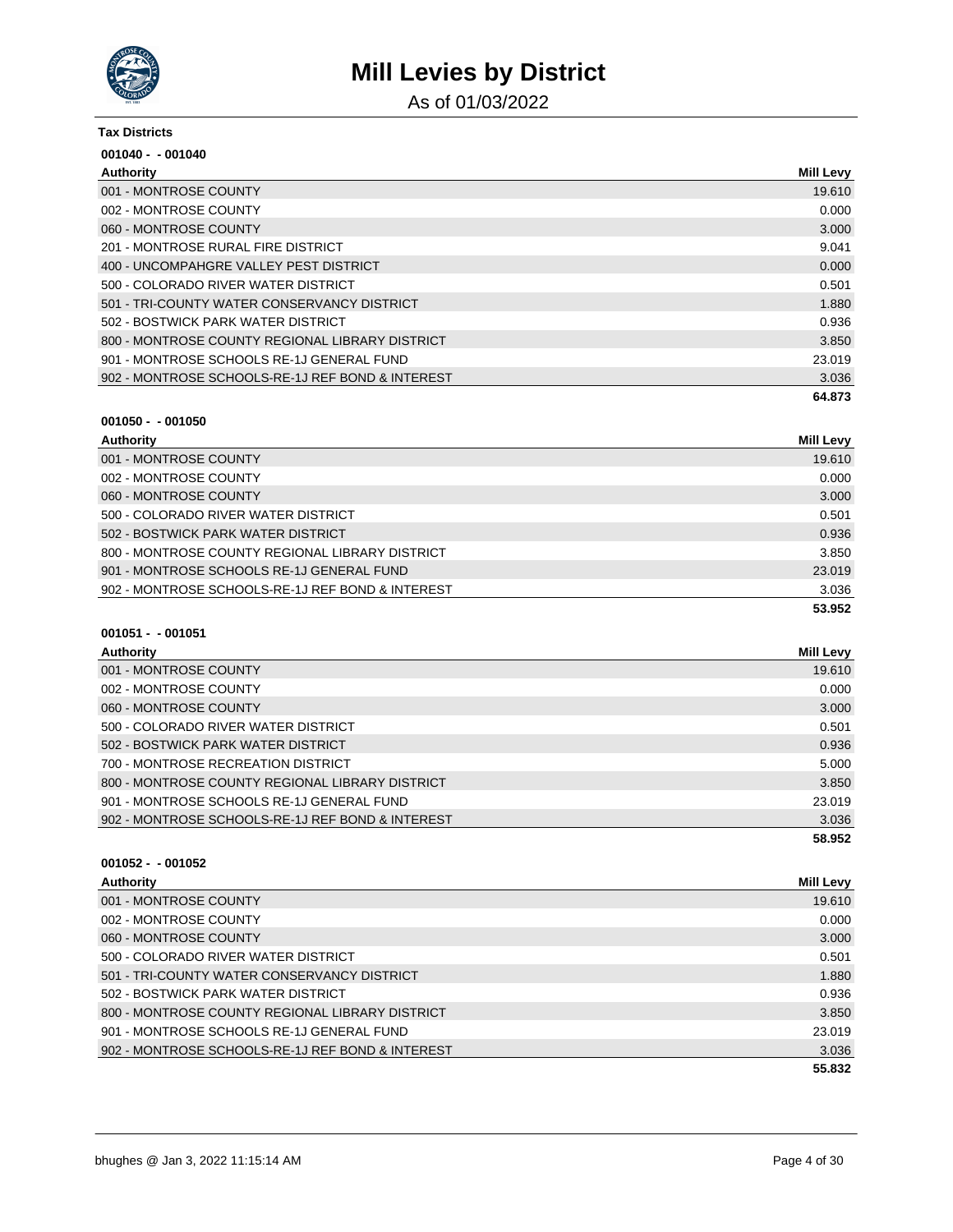

As of 01/03/2022

| Tax Districts<br>$001053 - 001053$               |        |
|--------------------------------------------------|--------|
|                                                  |        |
| 001 - MONTROSE COUNTY                            | 19.610 |
| 002 - MONTROSE COUNTY                            | 0.000  |
| 060 - MONTROSE COUNTY                            | 3.000  |
| 500 - COLORADO RIVER WATER DISTRICT              | 0.501  |
| 501 - TRI-COUNTY WATER CONSERVANCY DISTRICT      | 1.880  |
| 502 - BOSTWICK PARK WATER DISTRICT               | 0.936  |
| 700 - MONTROSE RECREATION DISTRICT               | 5.000  |
| 800 - MONTROSE COUNTY REGIONAL LIBRARY DISTRICT  | 3.850  |
| 901 - MONTROSE SCHOOLS RE-1J GENERAL FUND        | 23.019 |
| 902 - MONTROSE SCHOOLS-RE-1J REF BOND & INTEREST | 3.036  |
|                                                  | 60.832 |

### **001070 - - 001070**

| Authority                                        | <b>Mill Levy</b> |
|--------------------------------------------------|------------------|
| 001 - MONTROSE COUNTY                            | 19.610           |
| 002 - MONTROSE COUNTY                            | 0.000            |
| 060 - MONTROSE COUNTY                            | 3.000            |
| 500 - COLORADO RIVER WATER DISTRICT              | 0.501            |
| 800 - MONTROSE COUNTY REGIONAL LIBRARY DISTRICT  | 3.850            |
| 901 - MONTROSE SCHOOLS RE-1J GENERAL FUND        | 23.019           |
| 902 - MONTROSE SCHOOLS-RE-1J REF BOND & INTEREST | 3.036            |
|                                                  | 53.016           |

### **001071 - - 001071**

| Authority                                        | Mill Levy |
|--------------------------------------------------|-----------|
| 001 - MONTROSE COUNTY                            | 19.610    |
| 002 - MONTROSE COUNTY                            | 0.000     |
| 060 - MONTROSE COUNTY                            | 3.000     |
| 500 - COLORADO RIVER WATER DISTRICT              | 0.501     |
| 700 - MONTROSE RECREATION DISTRICT               | 5.000     |
| 800 - MONTROSE COUNTY REGIONAL LIBRARY DISTRICT  | 3.850     |
| 901 - MONTROSE SCHOOLS RE-1J GENERAL FUND        | 23.019    |
| 902 - MONTROSE SCHOOLS-RE-1J REF BOND & INTEREST | 3.036     |
|                                                  | 58.016    |
|                                                  |           |

| <b>Authority</b>                                 | Mill Levy |
|--------------------------------------------------|-----------|
| 001 - MONTROSE COUNTY                            | 19.610    |
| 002 - MONTROSE COUNTY                            | 0.000     |
| 060 - MONTROSE COUNTY                            | 3.000     |
| 201 - MONTROSE RURAL FIRE DISTRICT               | 9.041     |
| 500 - COLORADO RIVER WATER DISTRICT              | 0.501     |
| 506 - FRUITLAND WATER DISTRICT                   | 0.000     |
| 700 - MONTROSE RECREATION DISTRICT               | 5.000     |
| 800 - MONTROSE COUNTY REGIONAL LIBRARY DISTRICT  | 3.850     |
| 901 - MONTROSE SCHOOLS RE-1J GENERAL FUND        | 23,019    |
| 902 - MONTROSE SCHOOLS-RE-1J REF BOND & INTEREST | 3.036     |
|                                                  | 67.057    |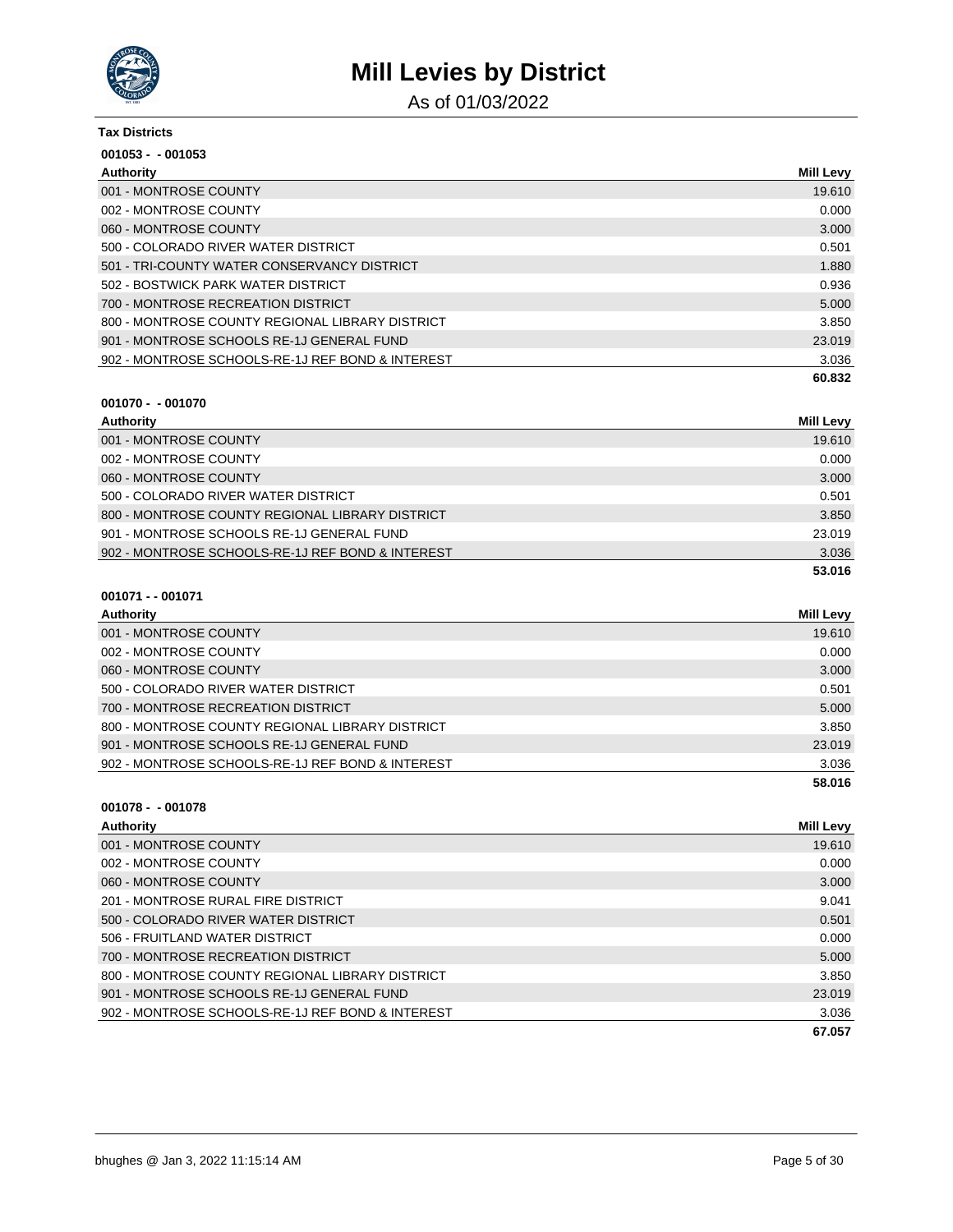

As of 01/03/2022

| <b>Tax Districts</b>                             |                  |
|--------------------------------------------------|------------------|
| $001079 - 001079$                                |                  |
| Authority                                        | <b>Mill Levy</b> |
| 001 - MONTROSE COUNTY                            | 19.610           |
| 002 - MONTROSE COUNTY                            | 0.000            |
| 060 - MONTROSE COUNTY                            | 3.000            |
| 201 - MONTROSE RURAL FIRE DISTRICT               | 9.041            |
| 500 - COLORADO RIVER WATER DISTRICT              | 0.501            |
| 506 - FRUITLAND WATER DISTRICT                   | 0.000            |
| 800 - MONTROSE COUNTY REGIONAL LIBRARY DISTRICT  | 3.850            |
| 901 - MONTROSE SCHOOLS RE-1J GENERAL FUND        | 23.019           |
| 902 - MONTROSE SCHOOLS-RE-1J REF BOND & INTEREST | 3.036            |
|                                                  | 62.057           |

### **001080 - - 001080**

| Authority                                        | Mill Levy |
|--------------------------------------------------|-----------|
| 001 - MONTROSE COUNTY                            | 19.610    |
| 002 - MONTROSE COUNTY                            | 0.000     |
| 060 - MONTROSE COUNTY                            | 3.000     |
| 500 - COLORADO RIVER WATER DISTRICT              | 0.501     |
| 506 - FRUITLAND WATER DISTRICT                   | 0.000     |
| 800 - MONTROSE COUNTY REGIONAL LIBRARY DISTRICT  | 3.850     |
| 901 - MONTROSE SCHOOLS RE-1J GENERAL FUND        | 23.019    |
| 902 - MONTROSE SCHOOLS-RE-1J REF BOND & INTEREST | 3.036     |
|                                                  | 53.016    |

#### **001081 - - 001081**

| <b>Authority</b>                                 | Mill Levy |
|--------------------------------------------------|-----------|
| 001 - MONTROSE COUNTY                            | 19.610    |
| 002 - MONTROSE COUNTY                            | 0.000     |
| 060 - MONTROSE COUNTY                            | 3.000     |
| 500 - COLORADO RIVER WATER DISTRICT              | 0.501     |
| 506 - FRUITLAND WATER DISTRICT                   | 0.000     |
| 700 - MONTROSE RECREATION DISTRICT               | 5.000     |
| 800 - MONTROSE COUNTY REGIONAL LIBRARY DISTRICT  | 3.850     |
| 901 - MONTROSE SCHOOLS RE-1J GENERAL FUND        | 23.019    |
| 902 - MONTROSE SCHOOLS-RE-1J REF BOND & INTEREST | 3.036     |
|                                                  | 58.016    |

### **001090 - - 001090**

| <b>Authority</b>                                 | <b>Mill Levy</b> |
|--------------------------------------------------|------------------|
| 001 - MONTROSE COUNTY                            | 19.610           |
| 002 - MONTROSE COUNTY                            | 0.000            |
| 060 - MONTROSE COUNTY                            | 3.000            |
| 201 - MONTROSE RURAL FIRE DISTRICT               | 9.041            |
| 500 - COLORADO RIVER WATER DISTRICT              | 0.501            |
| 501 - TRI-COUNTY WATER CONSERVANCY DISTRICT      | 1.880            |
| 700 - MONTROSE RECREATION DISTRICT               | 5.000            |
| 800 - MONTROSE COUNTY REGIONAL LIBRARY DISTRICT  | 3.850            |
| 901 - MONTROSE SCHOOLS RE-1J GENERAL FUND        | 23.019           |
| 902 - MONTROSE SCHOOLS-RE-1J REF BOND & INTEREST | 3.036            |
|                                                  | 68.937           |

**62.057**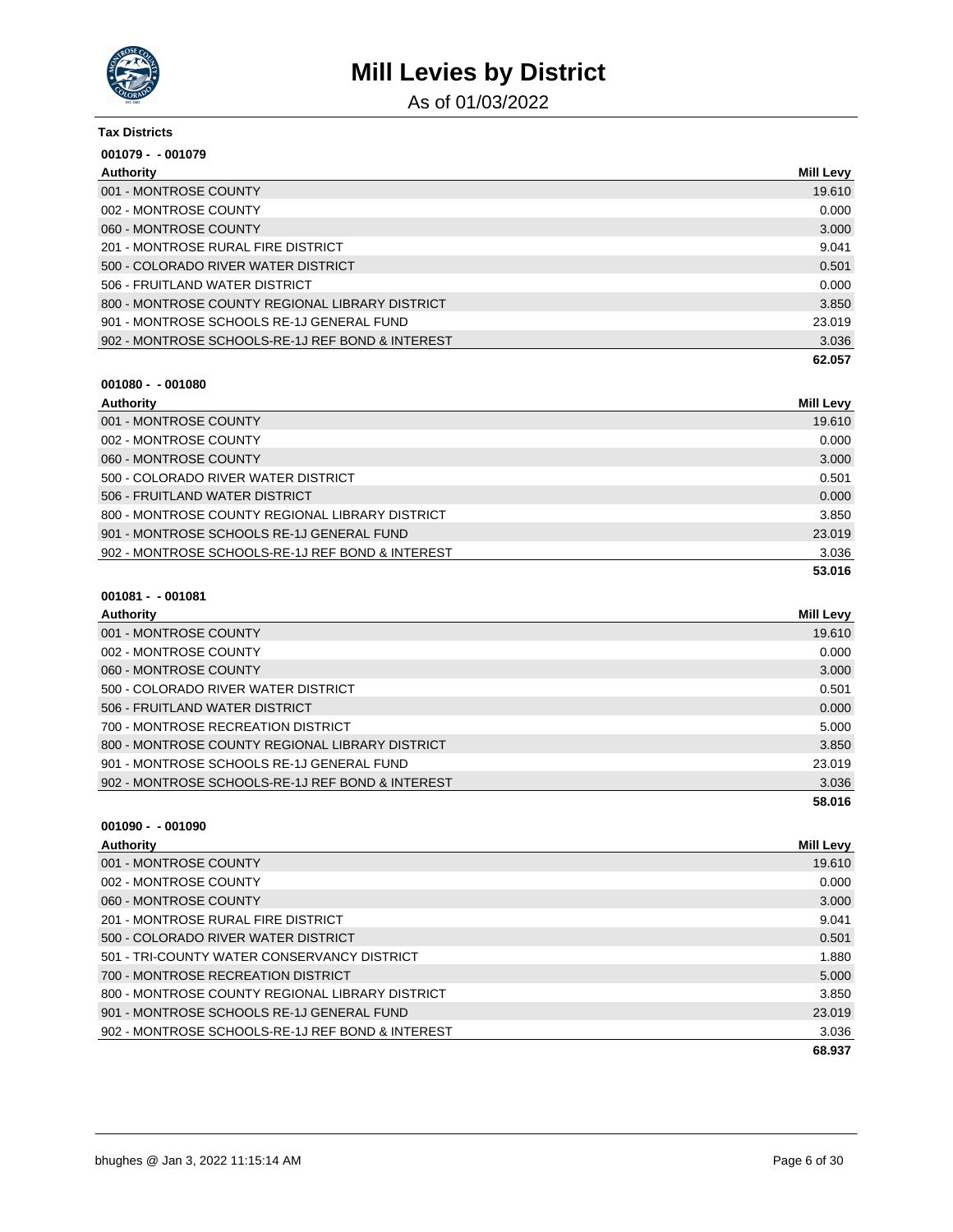

As of 01/03/2022

#### **Tax Districts**

| $001091 - 001091$                                |                  |
|--------------------------------------------------|------------------|
| Authority                                        | <b>Mill Levy</b> |
| 001 - MONTROSE COUNTY                            | 19.610           |
| 002 - MONTROSE COUNTY                            | 0.000            |
| 060 - MONTROSE COUNTY                            | 3.000            |
| 201 - MONTROSE RURAL FIRE DISTRICT               | 9.041            |
| 500 - COLORADO RIVER WATER DISTRICT              | 0.501            |
| 501 - TRI-COUNTY WATER CONSERVANCY DISTRICT      | 1.880            |
| 601 - WEST MONTROSE SANITATION DISTRICT          | 2.764            |
| 700 - MONTROSE RECREATION DISTRICT               | 5.000            |
| 800 - MONTROSE COUNTY REGIONAL LIBRARY DISTRICT  | 3.850            |
| 901 - MONTROSE SCHOOLS RE-1J GENERAL FUND        | 23.019           |
| 902 - MONTROSE SCHOOLS-RE-1J REF BOND & INTEREST | 3.036            |
|                                                  | 71.701           |

### **001100 - - 001100**

| Authority                                        | <b>Mill Levy</b> |
|--------------------------------------------------|------------------|
| 001 - MONTROSE COUNTY                            | 19.610           |
| 002 - MONTROSE COUNTY                            | 0.000            |
| 060 - MONTROSE COUNTY                            | 3.000            |
| 201 - MONTROSE RURAL FIRE DISTRICT               | 9.041            |
| 400 - UNCOMPAHGRE VALLEY PEST DISTRICT           | 0.000            |
| 500 - COLORADO RIVER WATER DISTRICT              | 0.501            |
| 501 - TRI-COUNTY WATER CONSERVANCY DISTRICT      | 1.880            |
| 700 - MONTROSE RECREATION DISTRICT               | 5.000            |
| 800 - MONTROSE COUNTY REGIONAL LIBRARY DISTRICT  | 3.850            |
| 901 - MONTROSE SCHOOLS RE-1J GENERAL FUND        | 23.019           |
| 902 - MONTROSE SCHOOLS-RE-1J REF BOND & INTEREST | 3.036            |
|                                                  | 68.937           |

| Authority                                        | <b>Mill Levy</b> |
|--------------------------------------------------|------------------|
| 001 - MONTROSE COUNTY                            | 19.610           |
| 002 - MONTROSE COUNTY                            | 0.000            |
| 060 - MONTROSE COUNTY                            | 3.000            |
| 201 - MONTROSE RURAL FIRE DISTRICT               | 9.041            |
| 400 - UNCOMPAHGRE VALLEY PEST DISTRICT           | 0.000            |
| 500 - COLORADO RIVER WATER DISTRICT              | 0.501            |
| 501 - TRI-COUNTY WATER CONSERVANCY DISTRICT      | 1.880            |
| 601 - WEST MONTROSE SANITATION DISTRICT          | 2.764            |
| 700 - MONTROSE RECREATION DISTRICT               | 5.000            |
| 800 - MONTROSE COUNTY REGIONAL LIBRARY DISTRICT  | 3.850            |
| 901 - MONTROSE SCHOOLS RE-1J GENERAL FUND        | 23.019           |
| 902 - MONTROSE SCHOOLS-RE-1J REF BOND & INTEREST | 3.036            |
|                                                  | 71.701           |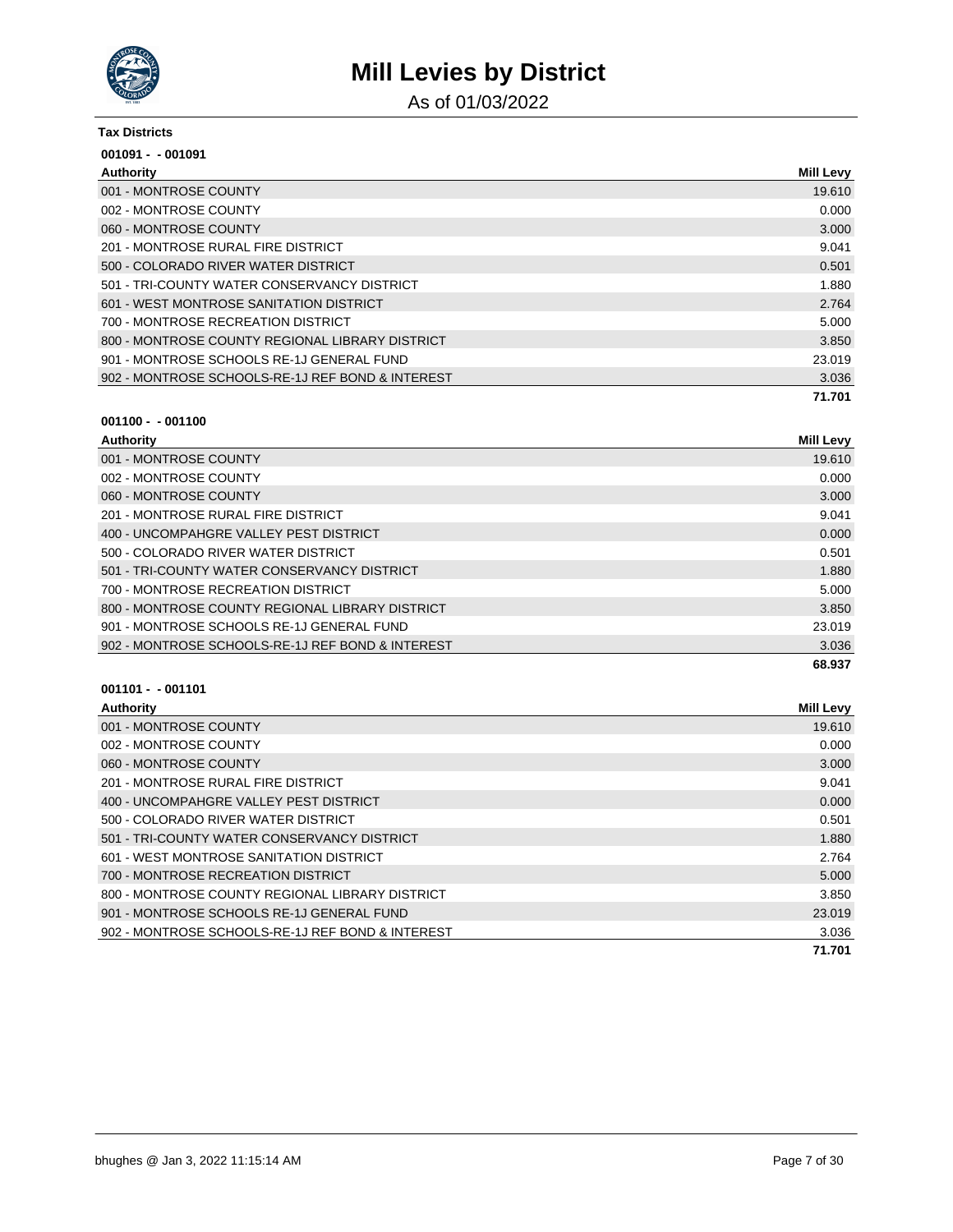

As of 01/03/2022

#### **Tax Districts**

| $001108 - 001108$                                |                  |
|--------------------------------------------------|------------------|
| Authority                                        | <b>Mill Levy</b> |
| 001 - MONTROSE COUNTY                            | 19.610           |
| 002 - MONTROSE COUNTY                            | 0.000            |
| 060 - MONTROSE COUNTY                            | 3.000            |
| 201 - MONTROSE RURAL FIRE DISTRICT               | 9.041            |
| 500 - COLORADO RIVER WATER DISTRICT              | 0.501            |
| 501 - TRI-COUNTY WATER CONSERVANCY DISTRICT      | 1.880            |
| 700 - MONTROSE RECREATION DISTRICT               | 5.000            |
| 701 - BUCKHORN HEIGHTS METROPOLITAN DIST         | 0.000            |
| 800 - MONTROSE COUNTY REGIONAL LIBRARY DISTRICT  | 3.850            |
| 901 - MONTROSE SCHOOLS RE-1J GENERAL FUND        | 23.019           |
| 902 - MONTROSE SCHOOLS-RE-1J REF BOND & INTEREST | 3.036            |
|                                                  | 68.937           |

### **001109 - - 001109**

| <b>Authority</b>                                 | <b>Mill Levy</b> |
|--------------------------------------------------|------------------|
| 001 - MONTROSE COUNTY                            | 19.610           |
| 002 - MONTROSE COUNTY                            | 0.000            |
| 060 - MONTROSE COUNTY                            | 3.000            |
| 201 - MONTROSE RURAL FIRE DISTRICT               | 9.041            |
| 500 - COLORADO RIVER WATER DISTRICT              | 0.501            |
| 501 - TRI-COUNTY WATER CONSERVANCY DISTRICT      | 1.880            |
| 701 - BUCKHORN HEIGHTS METROPOLITAN DIST         | 0.000            |
| 800 - MONTROSE COUNTY REGIONAL LIBRARY DISTRICT  | 3.850            |
| 901 - MONTROSE SCHOOLS RE-1J GENERAL FUND        | 23.019           |
| 902 - MONTROSE SCHOOLS-RE-1J REF BOND & INTEREST | 3.036            |
|                                                  | 63.937           |

| Authority                                        | Mill Levy |
|--------------------------------------------------|-----------|
| 001 - MONTROSE COUNTY                            | 19.610    |
| 002 - MONTROSE COUNTY                            | 0.000     |
| 060 - MONTROSE COUNTY                            | 3.000     |
| 201 - MONTROSE RURAL FIRE DISTRICT               | 9.041     |
| 500 - COLORADO RIVER WATER DISTRICT              | 0.501     |
| 501 - TRI-COUNTY WATER CONSERVANCY DISTRICT      | 1.880     |
| 800 - MONTROSE COUNTY REGIONAL LIBRARY DISTRICT  | 3.850     |
| 901 - MONTROSE SCHOOLS RE-1J GENERAL FUND        | 23.019    |
| 902 - MONTROSE SCHOOLS-RE-1J REF BOND & INTEREST | 3.036     |
|                                                  | 63.937    |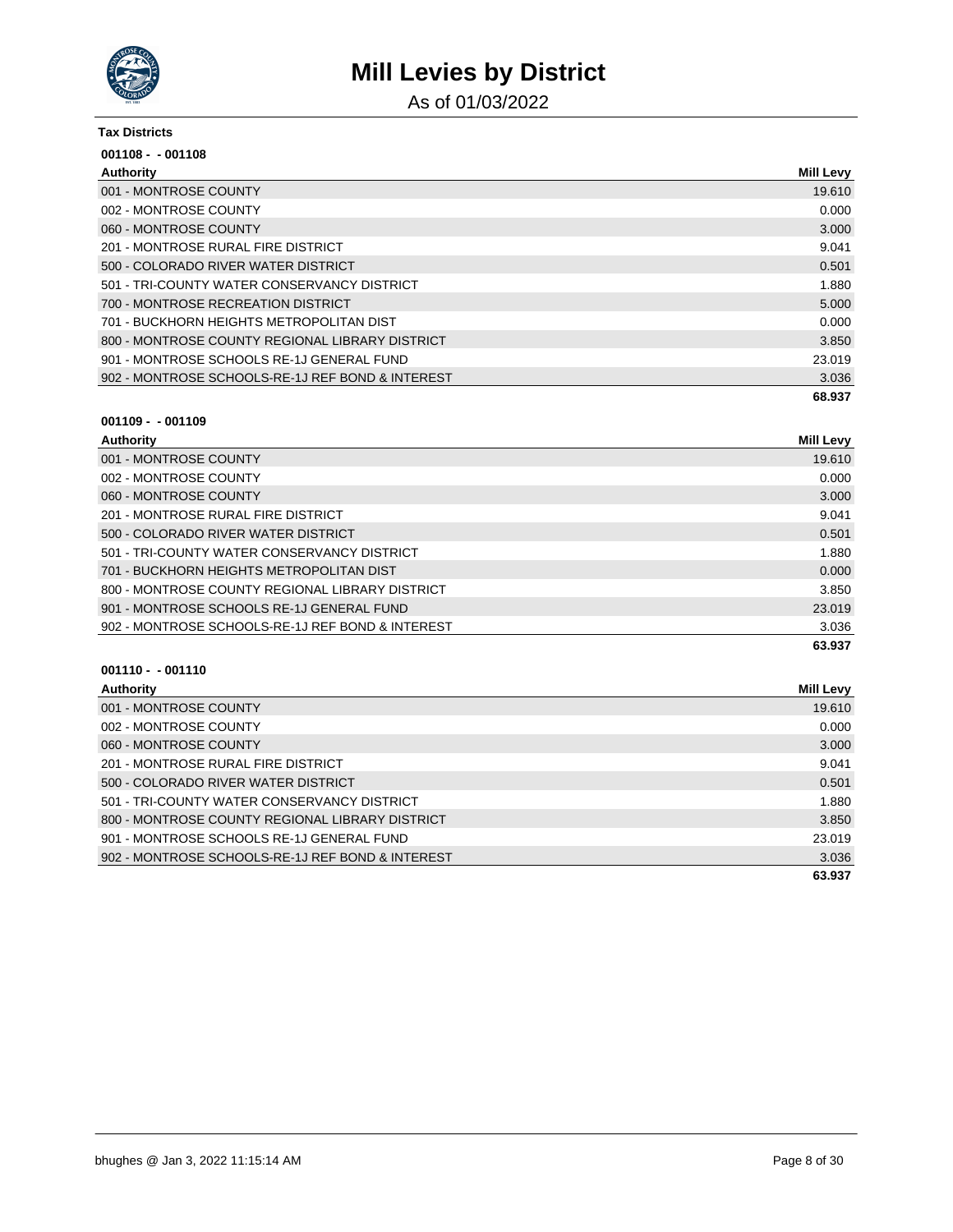

As of 01/03/2022

#### **Tax Districts**

| $001111 - 001111$                                |                  |
|--------------------------------------------------|------------------|
| Authority                                        | <b>Mill Levy</b> |
| 001 - MONTROSE COUNTY                            | 19.610           |
| 002 - MONTROSE COUNTY                            | 0.000            |
| 060 - MONTROSE COUNTY                            | 3.000            |
| 201 - MONTROSE RURAL FIRE DISTRICT               | 9.041            |
| 500 - COLORADO RIVER WATER DISTRICT              | 0.501            |
| 501 - TRI-COUNTY WATER CONSERVANCY DISTRICT      | 1.880            |
| 601 - WEST MONTROSE SANITATION DISTRICT          | 2.764            |
| 800 - MONTROSE COUNTY REGIONAL LIBRARY DISTRICT  | 3.850            |
| 901 - MONTROSE SCHOOLS RE-1J GENERAL FUND        | 23.019           |
| 902 - MONTROSE SCHOOLS-RE-1J REF BOND & INTEREST | 3.036            |
|                                                  | 66.701           |

### **001120 - - 001120**

| Authority                                        | Mill Levy |
|--------------------------------------------------|-----------|
| 001 - MONTROSE COUNTY                            | 19.610    |
| 002 - MONTROSE COUNTY                            | 0.000     |
| 060 - MONTROSE COUNTY                            | 3.000     |
| 201 - MONTROSE RURAL FIRE DISTRICT               | 9.041     |
| 400 - UNCOMPAHGRE VALLEY PEST DISTRICT           | 0.000     |
| 500 - COLORADO RIVER WATER DISTRICT              | 0.501     |
| 501 - TRI-COUNTY WATER CONSERVANCY DISTRICT      | 1.880     |
| 800 - MONTROSE COUNTY REGIONAL LIBRARY DISTRICT  | 3.850     |
| 901 - MONTROSE SCHOOLS RE-1J GENERAL FUND        | 23.019    |
| 902 - MONTROSE SCHOOLS-RE-1J REF BOND & INTEREST | 3.036     |
|                                                  | 63.937    |

### **001121 - - 001121**

| Authority                                        | <b>Mill Levy</b> |
|--------------------------------------------------|------------------|
| 001 - MONTROSE COUNTY                            | 19.610           |
| 002 - MONTROSE COUNTY                            | 0.000            |
| 060 - MONTROSE COUNTY                            | 3.000            |
| 201 - MONTROSE RURAL FIRE DISTRICT               | 9.041            |
| 400 - UNCOMPAHGRE VALLEY PEST DISTRICT           | 0.000            |
| 500 - COLORADO RIVER WATER DISTRICT              | 0.501            |
| 501 - TRI-COUNTY WATER CONSERVANCY DISTRICT      | 1.880            |
| 601 - WEST MONTROSE SANITATION DISTRICT          | 2.764            |
| 800 - MONTROSE COUNTY REGIONAL LIBRARY DISTRICT  | 3.850            |
| 901 - MONTROSE SCHOOLS RE-1J GENERAL FUND        | 23.019           |
| 902 - MONTROSE SCHOOLS-RE-1J REF BOND & INTEREST | 3.036            |
|                                                  | 66.701           |

| Authority                                        | Mill Levy |
|--------------------------------------------------|-----------|
| 001 - MONTROSE COUNTY                            | 19.610    |
| 002 - MONTROSE COUNTY                            | 0.000     |
| 060 - MONTROSE COUNTY                            | 3.000     |
| 500 - COLORADO RIVER WATER DISTRICT              | 0.501     |
| 501 - TRI-COUNTY WATER CONSERVANCY DISTRICT      | 1.880     |
| 800 - MONTROSE COUNTY REGIONAL LIBRARY DISTRICT  | 3.850     |
| 901 - MONTROSE SCHOOLS RE-1J GENERAL FUND        | 23.019    |
| 902 - MONTROSE SCHOOLS-RE-1J REF BOND & INTEREST | 3.036     |
|                                                  | 54.896    |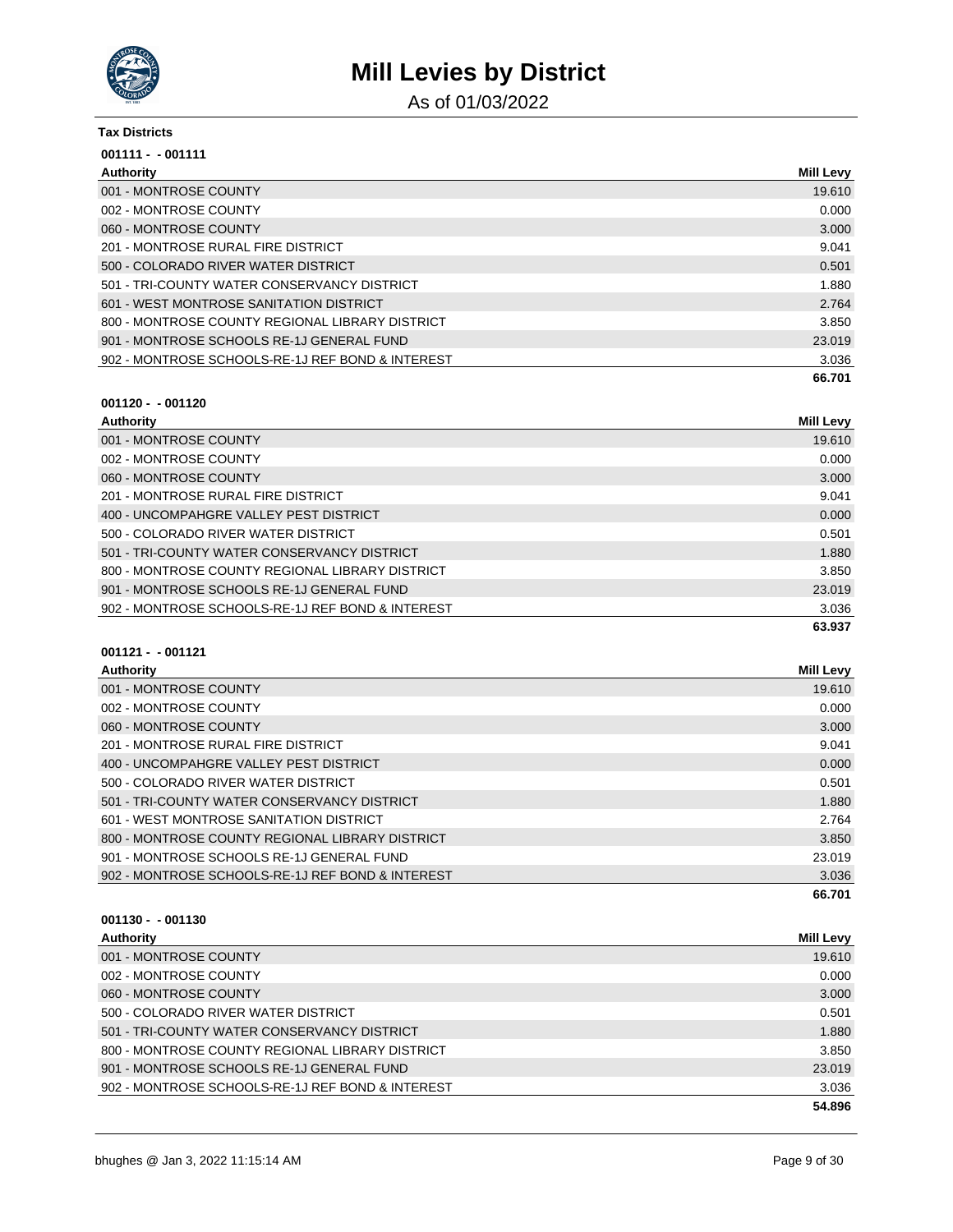

As of 01/03/2022

#### **Tax Districts**

| $001131 - 001131$                                |                  |
|--------------------------------------------------|------------------|
| Authority                                        | <b>Mill Levy</b> |
| 001 - MONTROSE COUNTY                            | 19.610           |
| 002 - MONTROSE COUNTY                            | 0.000            |
| 060 - MONTROSE COUNTY                            | 3.000            |
| 500 - COLORADO RIVER WATER DISTRICT              | 0.501            |
| 501 - TRI-COUNTY WATER CONSERVANCY DISTRICT      | 1.880            |
| 700 - MONTROSE RECREATION DISTRICT               | 5.000            |
| 800 - MONTROSE COUNTY REGIONAL LIBRARY DISTRICT  | 3.850            |
| 901 - MONTROSE SCHOOLS RE-1J GENERAL FUND        | 23.019           |
| 902 - MONTROSE SCHOOLS-RE-1J REF BOND & INTEREST | 3.036            |
|                                                  | 59.896           |

# **001140 - - 001140**

| Authority                                        | <b>Mill Levy</b> |
|--------------------------------------------------|------------------|
| 001 - MONTROSE COUNTY                            | 19.610           |
| 002 - MONTROSE COUNTY                            | 0.000            |
| 060 - MONTROSE COUNTY                            | 3.000            |
| 101 - CITY OF MONTROSE                           | 0.000            |
| 201 - MONTROSE RURAL FIRE DISTRICT               | 9.041            |
| 500 - COLORADO RIVER WATER DISTRICT              | 0.501            |
| 501 - TRI-COUNTY WATER CONSERVANCY DISTRICT      | 1.880            |
| 502 - BOSTWICK PARK WATER DISTRICT               | 0.936            |
| 700 - MONTROSE RECREATION DISTRICT               | 5.000            |
| 800 - MONTROSE COUNTY REGIONAL LIBRARY DISTRICT  | 3.850            |
| 901 - MONTROSE SCHOOLS RE-1J GENERAL FUND        | 23.019           |
| 902 - MONTROSE SCHOOLS-RE-1J REF BOND & INTEREST | 3.036            |
|                                                  | 69.873           |

| Authority                                        | <b>Mill Levy</b> |
|--------------------------------------------------|------------------|
| 001 - MONTROSE COUNTY                            | 19.610           |
| 002 - MONTROSE COUNTY                            | 0.000            |
| 060 - MONTROSE COUNTY                            | 3.000            |
| 101 - CITY OF MONTROSE                           | 0.000            |
| 201 - MONTROSE RURAL FIRE DISTRICT               | 9.041            |
| 500 - COLORADO RIVER WATER DISTRICT              | 0.501            |
| 501 - TRI-COUNTY WATER CONSERVANCY DISTRICT      | 1.880            |
| 502 - BOSTWICK PARK WATER DISTRICT               | 0.936            |
| 601 - WEST MONTROSE SANITATION DISTRICT          | 2.764            |
| 700 - MONTROSE RECREATION DISTRICT               | 5.000            |
| 800 - MONTROSE COUNTY REGIONAL LIBRARY DISTRICT  | 3.850            |
| 901 - MONTROSE SCHOOLS RE-1J GENERAL FUND        | 23.019           |
| 902 - MONTROSE SCHOOLS-RE-1J REF BOND & INTEREST | 3.036            |
|                                                  | 72.637           |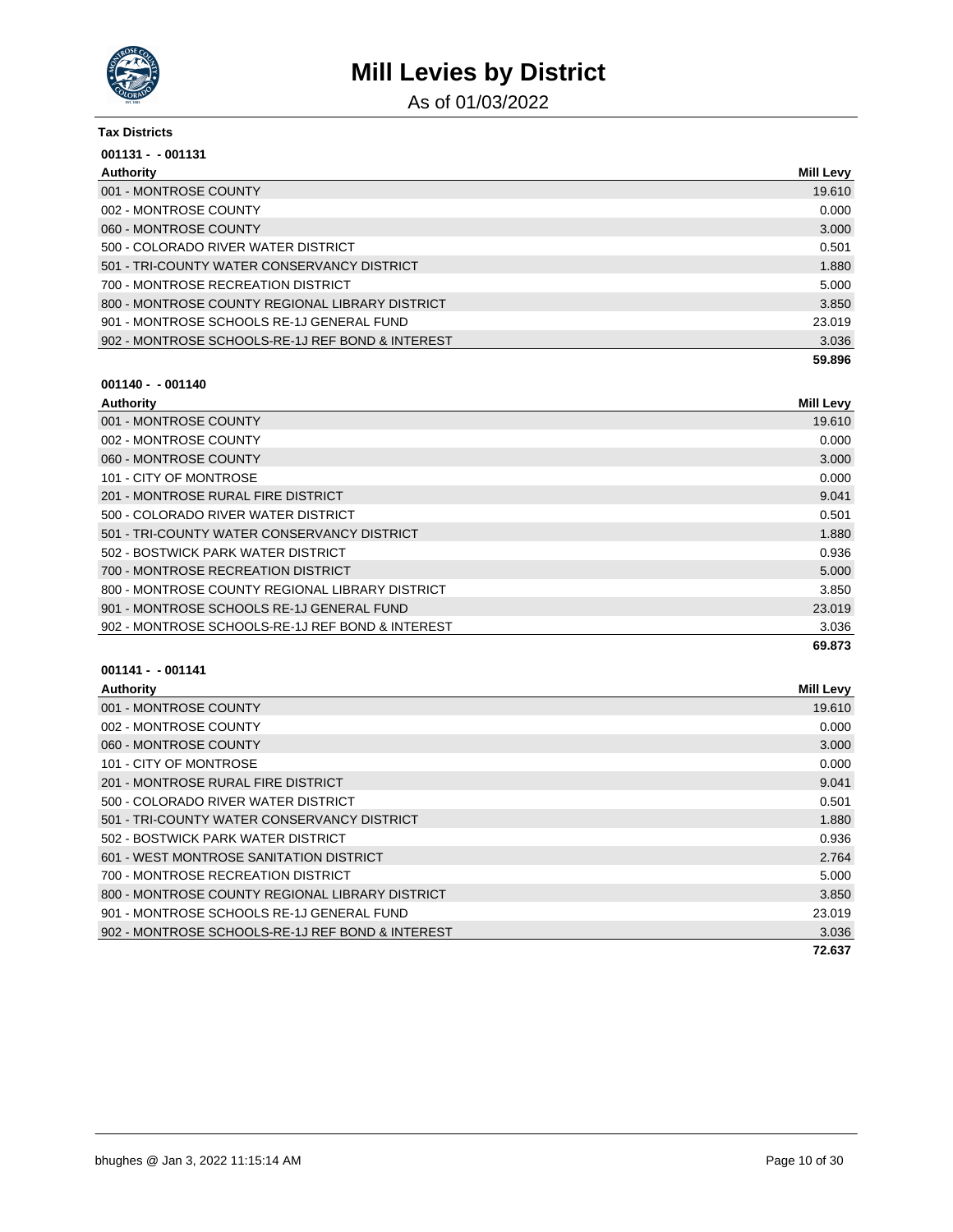

As of 01/03/2022

#### **Tax Districts**

| $001150 - 001150$                                |                  |
|--------------------------------------------------|------------------|
| Authority                                        | <b>Mill Levy</b> |
| 001 - MONTROSE COUNTY                            | 19.610           |
| 002 - MONTROSE COUNTY                            | 0.000            |
| 060 - MONTROSE COUNTY                            | 3.000            |
| 101 - CITY OF MONTROSE                           | 0.000            |
| 201 - MONTROSE RURAL FIRE DISTRICT               | 9.041            |
| 500 - COLORADO RIVER WATER DISTRICT              | 0.501            |
| 501 - TRI-COUNTY WATER CONSERVANCY DISTRICT      | 1.880            |
| 502 - BOSTWICK PARK WATER DISTRICT               | 0.936            |
| 800 - MONTROSE COUNTY REGIONAL LIBRARY DISTRICT  | 3.850            |
| 901 - MONTROSE SCHOOLS RE-1J GENERAL FUND        | 23.019           |
| 902 - MONTROSE SCHOOLS-RE-1J REF BOND & INTEREST | 3.036            |
|                                                  | 64.873           |

### **001151 - - 001151**

| Authority                                        | <b>Mill Levy</b> |
|--------------------------------------------------|------------------|
| 001 - MONTROSE COUNTY                            | 19.610           |
| 002 - MONTROSE COUNTY                            | 0.000            |
| 060 - MONTROSE COUNTY                            | 3.000            |
| 101 - CITY OF MONTROSE                           | 0.000            |
| 201 - MONTROSE RURAL FIRE DISTRICT               | 9.041            |
| 400 - UNCOMPAHGRE VALLEY PEST DISTRICT           | 0.000            |
| 500 - COLORADO RIVER WATER DISTRICT              | 0.501            |
| 501 - TRI-COUNTY WATER CONSERVANCY DISTRICT      | 1.880            |
| 502 - BOSTWICK PARK WATER DISTRICT               | 0.936            |
| 800 - MONTROSE COUNTY REGIONAL LIBRARY DISTRICT  | 3.850            |
| 901 - MONTROSE SCHOOLS RE-1J GENERAL FUND        | 23.019           |
| 902 - MONTROSE SCHOOLS-RE-1J REF BOND & INTEREST | 3.036            |
|                                                  | 64.873           |

| <b>Authority</b>                                 | <b>Mill Levy</b> |
|--------------------------------------------------|------------------|
| 001 - MONTROSE COUNTY                            | 19.610           |
| 002 - MONTROSE COUNTY                            | 0.000            |
| 060 - MONTROSE COUNTY                            | 3.000            |
| 101 - CITY OF MONTROSE                           | 0.000            |
| 201 - MONTROSE RURAL FIRE DISTRICT               | 9.041            |
| 400 - UNCOMPAHGRE VALLEY PEST DISTRICT           | 0.000            |
| 500 - COLORADO RIVER WATER DISTRICT              | 0.501            |
| 501 - TRI-COUNTY WATER CONSERVANCY DISTRICT      | 1.880            |
| 502 - BOSTWICK PARK WATER DISTRICT               | 0.936            |
| 700 - MONTROSE RECREATION DISTRICT               | 5.000            |
| 800 - MONTROSE COUNTY REGIONAL LIBRARY DISTRICT  | 3.850            |
| 901 - MONTROSE SCHOOLS RE-1J GENERAL FUND        | 23.019           |
| 902 - MONTROSE SCHOOLS-RE-1J REF BOND & INTEREST | 3.036            |
|                                                  | 69.873           |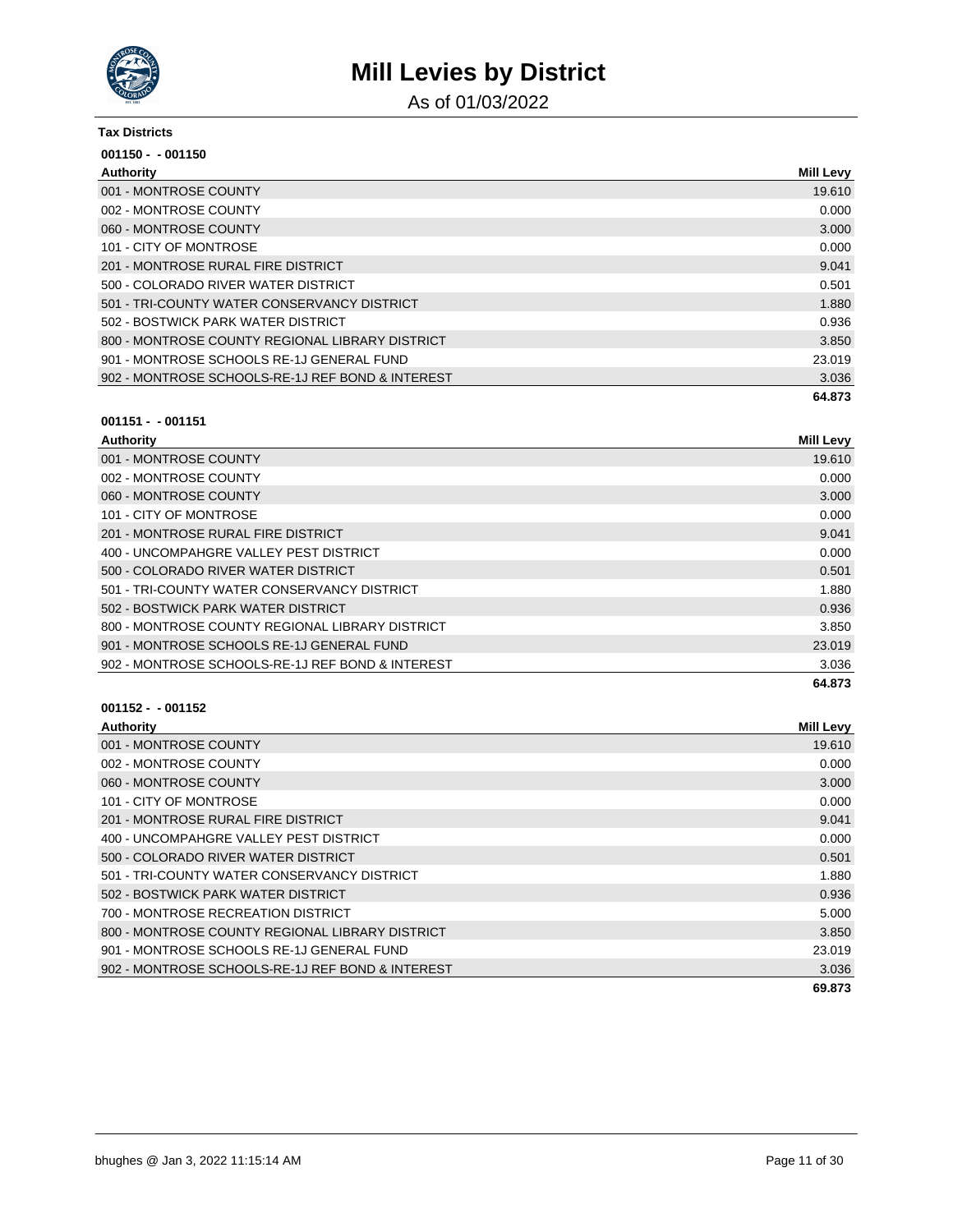

As of 01/03/2022

#### **Tax Districts**

| $001160 - 001160$                                |                  |
|--------------------------------------------------|------------------|
| Authority                                        | <b>Mill Levy</b> |
| 001 - MONTROSE COUNTY                            | 19.610           |
| 002 - MONTROSE COUNTY                            | 0.000            |
| 060 - MONTROSE COUNTY                            | 3.000            |
| 101 - CITY OF MONTROSE                           | 0.000            |
| 201 - MONTROSE RURAL FIRE DISTRICT               | 9.041            |
| 400 - UNCOMPAHGRE VALLEY PEST DISTRICT           | 0.000            |
| 500 - COLORADO RIVER WATER DISTRICT              | 0.501            |
| 501 - TRI-COUNTY WATER CONSERVANCY DISTRICT      | 1.880            |
| 700 - MONTROSE RECREATION DISTRICT               | 5.000            |
| 800 - MONTROSE COUNTY REGIONAL LIBRARY DISTRICT  | 3.850            |
| 901 - MONTROSE SCHOOLS RE-1J GENERAL FUND        | 23.019           |
| 902 - MONTROSE SCHOOLS-RE-1J REF BOND & INTEREST | 3.036            |
|                                                  | 68.937           |

#### **001161 - - 001161**

| <b>Authority</b>                                 | <b>Mill Levy</b> |
|--------------------------------------------------|------------------|
| 001 - MONTROSE COUNTY                            | 19.610           |
| 002 - MONTROSE COUNTY                            | 0.000            |
| 060 - MONTROSE COUNTY                            | 3.000            |
| 101 - CITY OF MONTROSE                           | 0.000            |
| 201 - MONTROSE RURAL FIRE DISTRICT               | 9.041            |
| 400 - UNCOMPAHGRE VALLEY PEST DISTRICT           | 0.000            |
| 500 - COLORADO RIVER WATER DISTRICT              | 0.501            |
| 501 - TRI-COUNTY WATER CONSERVANCY DISTRICT      | 1.880            |
| 800 - MONTROSE COUNTY REGIONAL LIBRARY DISTRICT  | 3.850            |
| 901 - MONTROSE SCHOOLS RE-1J GENERAL FUND        | 23.019           |
| 902 - MONTROSE SCHOOLS-RE-1J REF BOND & INTEREST | 3.036            |
|                                                  | 63.937           |

| Authority                                        | <b>Mill Levy</b> |
|--------------------------------------------------|------------------|
| 001 - MONTROSE COUNTY                            | 19.610           |
| 002 - MONTROSE COUNTY                            | 0.000            |
| 060 - MONTROSE COUNTY                            | 3.000            |
| 101 - CITY OF MONTROSE                           | 0.000            |
| 201 - MONTROSE RURAL FIRE DISTRICT               | 9.041            |
| 400 - UNCOMPAHGRE VALLEY PEST DISTRICT           | 0.000            |
| 500 - COLORADO RIVER WATER DISTRICT              | 0.501            |
| 501 - TRI-COUNTY WATER CONSERVANCY DISTRICT      | 1.880            |
| 601 - WEST MONTROSE SANITATION DISTRICT          | 2.764            |
| 800 - MONTROSE COUNTY REGIONAL LIBRARY DISTRICT  | 3.850            |
| 901 - MONTROSE SCHOOLS RE-1J GENERAL FUND        | 23.019           |
| 902 - MONTROSE SCHOOLS-RE-1J REF BOND & INTEREST | 3.036            |
|                                                  | 66.701           |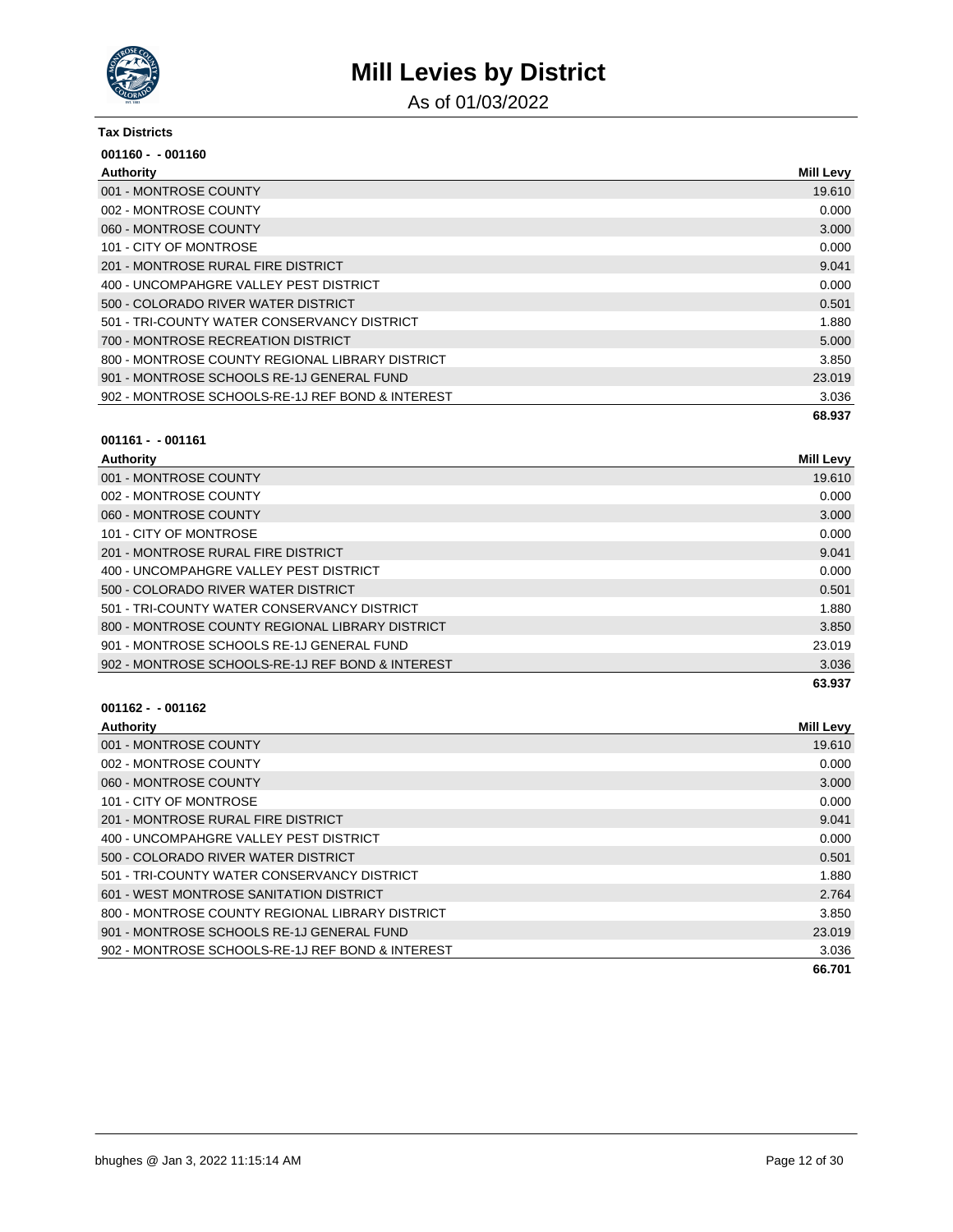

As of 01/03/2022

### **Tax Districts**

| $001163 - 001163$                                |                  |
|--------------------------------------------------|------------------|
| Authority                                        | <b>Mill Levy</b> |
| 001 - MONTROSE COUNTY                            | 19.610           |
| 002 - MONTROSE COUNTY                            | 0.000            |
| 060 - MONTROSE COUNTY                            | 3.000            |
| 101 - CITY OF MONTROSE                           | 0.000            |
| 201 - MONTROSE RURAL FIRE DISTRICT               | 9.041            |
| 400 - UNCOMPAHGRE VALLEY PEST DISTRICT           | 0.000            |
| 500 - COLORADO RIVER WATER DISTRICT              | 0.501            |
| 501 - TRI-COUNTY WATER CONSERVANCY DISTRICT      | 1.880            |
| 601 - WEST MONTROSE SANITATION DISTRICT          | 2.764            |
| 700 - MONTROSE RECREATION DISTRICT               | 5.000            |
| 800 - MONTROSE COUNTY REGIONAL LIBRARY DISTRICT  | 3.850            |
| 901 - MONTROSE SCHOOLS RE-1J GENERAL FUND        | 23.019           |
| 902 - MONTROSE SCHOOLS-RE-1J REF BOND & INTEREST | 3.036            |
|                                                  | 71.701           |

### **001164 - - 001164**

| Authority                                        | <b>Mill Levy</b> |
|--------------------------------------------------|------------------|
| 001 - MONTROSE COUNTY                            | 19.610           |
| 002 - MONTROSE COUNTY                            | 0.000            |
| 060 - MONTROSE COUNTY                            | 3.000            |
| 101 - CITY OF MONTROSE                           | 0.000            |
| 201 - MONTROSE RURAL FIRE DISTRICT               | 9.041            |
| 500 - COLORADO RIVER WATER DISTRICT              | 0.501            |
| 501 - TRI-COUNTY WATER CONSERVANCY DISTRICT      | 1.880            |
| 601 - WEST MONTROSE SANITATION DISTRICT          | 2.764            |
| 800 - MONTROSE COUNTY REGIONAL LIBRARY DISTRICT  | 3.850            |
| 901 - MONTROSE SCHOOLS RE-1J GENERAL FUND        | 23.019           |
| 902 - MONTROSE SCHOOLS-RE-1J REF BOND & INTEREST | 3.036            |
|                                                  | 66.701           |

| Authority                                        | <b>Mill Levy</b> |
|--------------------------------------------------|------------------|
| 001 - MONTROSE COUNTY                            | 19.610           |
| 002 - MONTROSE COUNTY                            | 0.000            |
| 060 - MONTROSE COUNTY                            | 3.000            |
| 101 - CITY OF MONTROSE                           | 0.000            |
| 201 - MONTROSE RURAL FIRE DISTRICT               | 9.041            |
| 500 - COLORADO RIVER WATER DISTRICT              | 0.501            |
| 501 - TRI-COUNTY WATER CONSERVANCY DISTRICT      | 1.880            |
| 601 - WEST MONTROSE SANITATION DISTRICT          | 2.764            |
| 700 - MONTROSE RECREATION DISTRICT               | 5.000            |
| 800 - MONTROSE COUNTY REGIONAL LIBRARY DISTRICT  | 3.850            |
| 901 - MONTROSE SCHOOLS RE-1J GENERAL FUND        | 23.019           |
| 902 - MONTROSE SCHOOLS-RE-1J REF BOND & INTEREST | 3.036            |
|                                                  | 71.701           |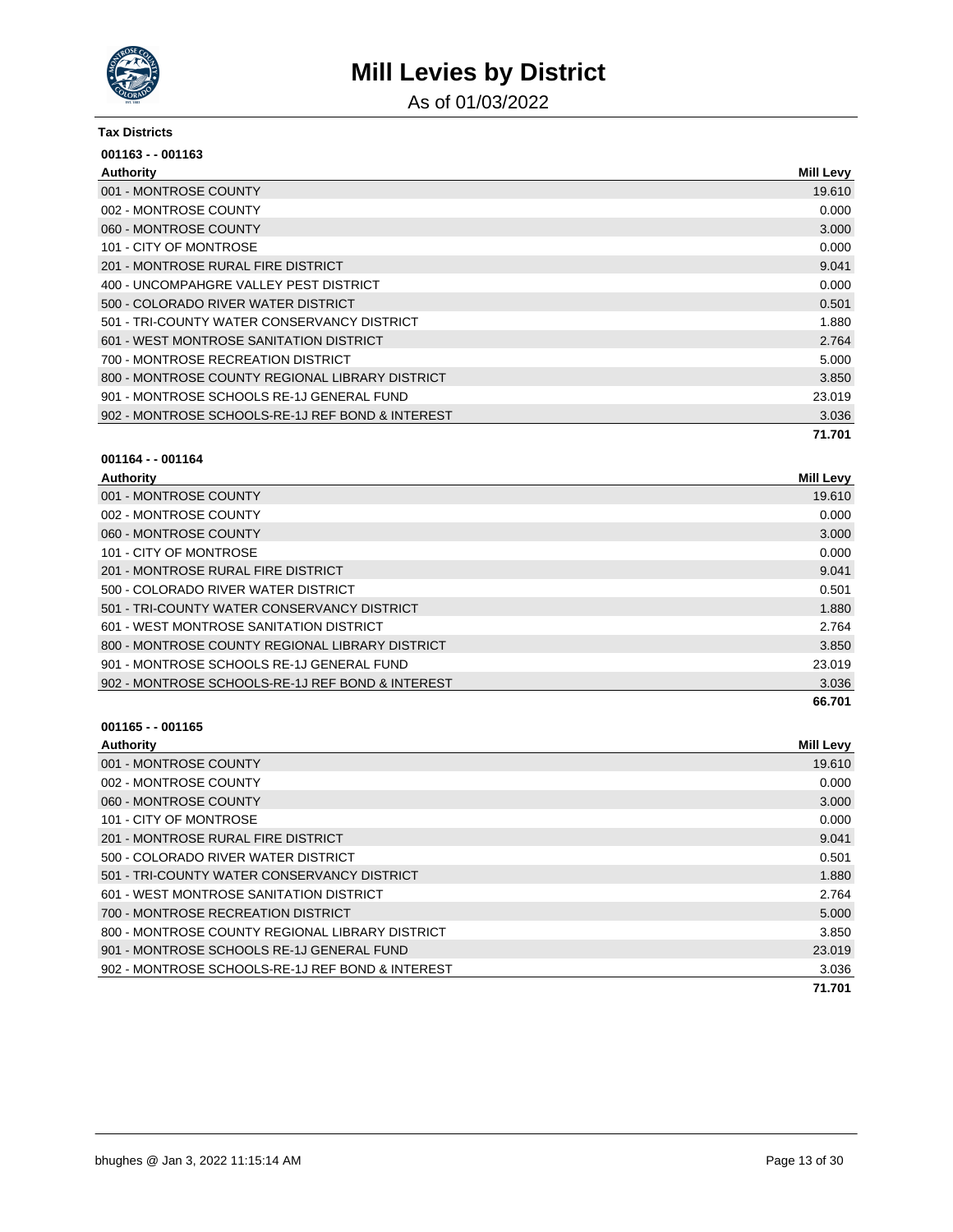

As of 01/03/2022

#### **Tax Districts**

| 001166 - - 001166                                |                  |
|--------------------------------------------------|------------------|
| Authority                                        | <b>Mill Levy</b> |
| 001 - MONTROSE COUNTY                            | 19.610           |
| 002 - MONTROSE COUNTY                            | 0.000            |
| 060 - MONTROSE COUNTY                            | 3.000            |
| 101 - CITY OF MONTROSE                           | 0.000            |
| 201 - MONTROSE RURAL FIRE DISTRICT               | 9.041            |
| 500 - COLORADO RIVER WATER DISTRICT              | 0.501            |
| 501 - TRI-COUNTY WATER CONSERVANCY DISTRICT      | 1.880            |
| 502 - BOSTWICK PARK WATER DISTRICT               | 0.936            |
| 601 - WEST MONTROSE SANITATION DISTRICT          | 2.764            |
| 800 - MONTROSE COUNTY REGIONAL LIBRARY DISTRICT  | 3.850            |
| 901 - MONTROSE SCHOOLS RE-1J GENERAL FUND        | 23.019           |
| 902 - MONTROSE SCHOOLS-RE-1J REF BOND & INTEREST | 3.036            |
|                                                  | 67.637           |

#### **001180 - - 001180**

| Authority                                        | <b>Mill Levy</b> |
|--------------------------------------------------|------------------|
| 001 - MONTROSE COUNTY                            | 19.610           |
| 002 - MONTROSE COUNTY                            | 0.000            |
| 060 - MONTROSE COUNTY                            | 3.000            |
| 101 - CITY OF MONTROSE                           | 0.000            |
| 201 - MONTROSE RURAL FIRE DISTRICT               | 9.041            |
| 500 - COLORADO RIVER WATER DISTRICT              | 0.501            |
| 501 - TRI-COUNTY WATER CONSERVANCY DISTRICT      | 1.880            |
| 502 - BOSTWICK PARK WATER DISTRICT               | 0.936            |
| 700 - MONTROSE RECREATION DISTRICT               | 5.000            |
| 800 - MONTROSE COUNTY REGIONAL LIBRARY DISTRICT  | 3.850            |
| 901 - MONTROSE SCHOOLS RE-1J GENERAL FUND        | 23.019           |
| 902 - MONTROSE SCHOOLS-RE-1J REF BOND & INTEREST | 3.036            |
|                                                  | 69.873           |

| Authority                                        | <b>Mill Levy</b> |
|--------------------------------------------------|------------------|
| 001 - MONTROSE COUNTY                            | 19.610           |
| 002 - MONTROSE COUNTY                            | 0.000            |
| 060 - MONTROSE COUNTY                            | 3.000            |
| 101 - CITY OF MONTROSE                           | 0.000            |
| 201 - MONTROSE RURAL FIRE DISTRICT               | 9.041            |
| 500 - COLORADO RIVER WATER DISTRICT              | 0.501            |
| 501 - TRI-COUNTY WATER CONSERVANCY DISTRICT      | 1.880            |
| 502 - BOSTWICK PARK WATER DISTRICT               | 0.936            |
| 601 - WEST MONTROSE SANITATION DISTRICT          | 2.764            |
| 700 - MONTROSE RECREATION DISTRICT               | 5.000            |
| 800 - MONTROSE COUNTY REGIONAL LIBRARY DISTRICT  | 3.850            |
| 901 - MONTROSE SCHOOLS RE-1J GENERAL FUND        | 23.019           |
| 902 - MONTROSE SCHOOLS-RE-1J REF BOND & INTEREST | 3.036            |
|                                                  | 72.637           |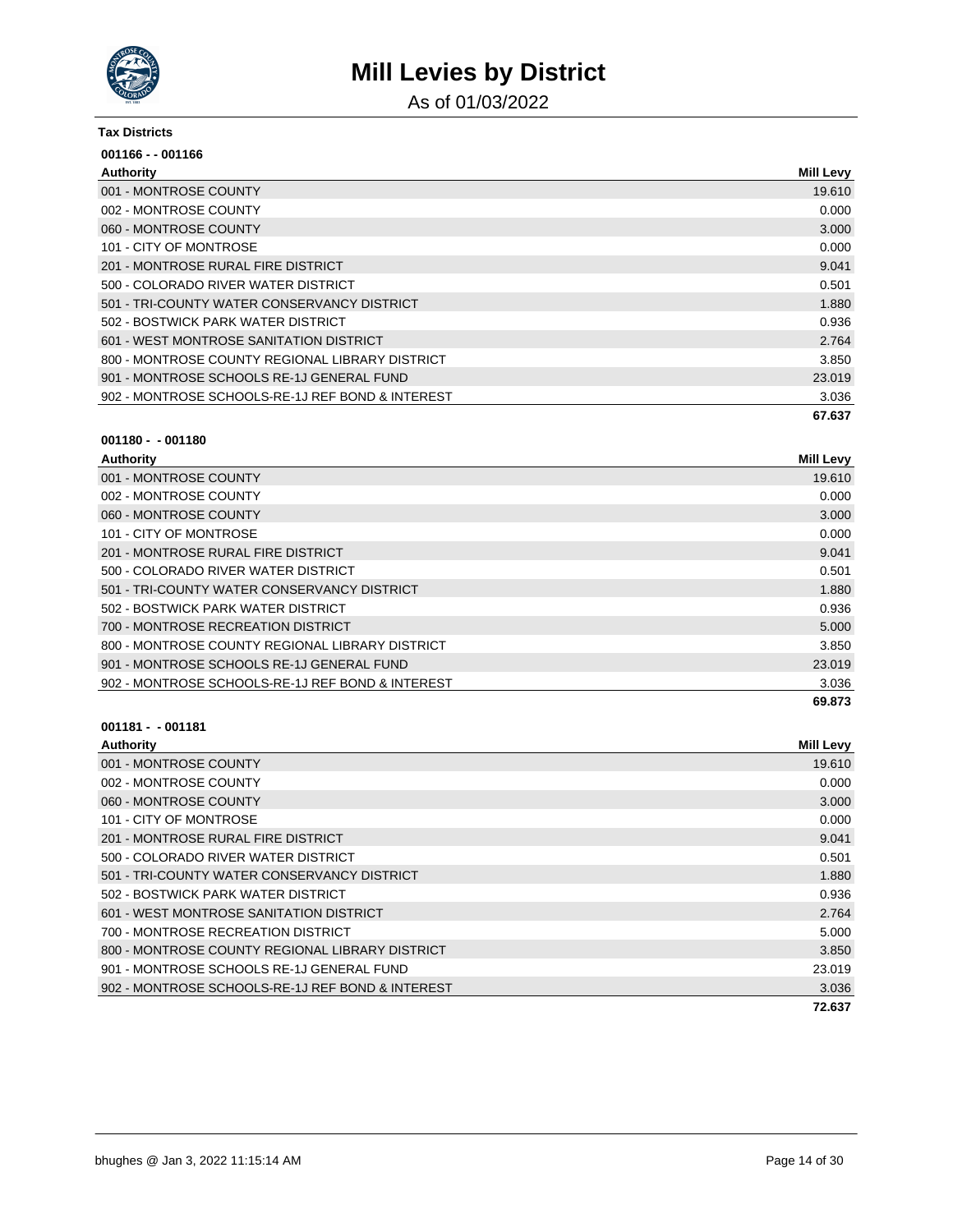

As of 01/03/2022

#### **Tax Districts**

| $001182 - 001182$                                |                  |
|--------------------------------------------------|------------------|
| Authority                                        | <b>Mill Levy</b> |
| 001 - MONTROSE COUNTY                            | 19.610           |
| 002 - MONTROSE COUNTY                            | 0.000            |
| 060 - MONTROSE COUNTY                            | 3.000            |
| 101 - CITY OF MONTROSE                           | 0.000            |
| 201 - MONTROSE RURAL FIRE DISTRICT               | 9.041            |
| 400 - UNCOMPAHGRE VALLEY PEST DISTRICT           | 0.000            |
| 500 - COLORADO RIVER WATER DISTRICT              | 0.501            |
| 501 - TRI-COUNTY WATER CONSERVANCY DISTRICT      | 1.880            |
| 502 - BOSTWICK PARK WATER DISTRICT               | 0.936            |
| 800 - MONTROSE COUNTY REGIONAL LIBRARY DISTRICT  | 3.850            |
| 901 - MONTROSE SCHOOLS RE-1J GENERAL FUND        | 23.019           |
| 902 - MONTROSE SCHOOLS-RE-1J REF BOND & INTEREST | 3.036            |
|                                                  | 64.873           |

#### **001183 - - 001183**

| Authority                                        | <b>Mill Levy</b> |
|--------------------------------------------------|------------------|
| 001 - MONTROSE COUNTY                            | 19.610           |
| 002 - MONTROSE COUNTY                            | 0.000            |
| 060 - MONTROSE COUNTY                            | 3.000            |
| 101 - CITY OF MONTROSE                           | 0.000            |
| 201 - MONTROSE RURAL FIRE DISTRICT               | 9.041            |
| 400 - UNCOMPAHGRE VALLEY PEST DISTRICT           | 0.000            |
| 500 - COLORADO RIVER WATER DISTRICT              | 0.501            |
| 501 - TRI-COUNTY WATER CONSERVANCY DISTRICT      | 1.880            |
| 700 - MONTROSE RECREATION DISTRICT               | 5.000            |
| 800 - MONTROSE COUNTY REGIONAL LIBRARY DISTRICT  | 3.850            |
| 901 - MONTROSE SCHOOLS RE-1J GENERAL FUND        | 23.019           |
| 902 - MONTROSE SCHOOLS-RE-1J REF BOND & INTEREST | 3.036            |
|                                                  | 68.937           |

| <b>Authority</b>                                 | <b>Mill Levy</b> |
|--------------------------------------------------|------------------|
| 001 - MONTROSE COUNTY                            | 19.610           |
| 002 - MONTROSE COUNTY                            | 0.000            |
| 060 - MONTROSE COUNTY                            | 3.000            |
| 101 - CITY OF MONTROSE                           | 0.000            |
| 201 - MONTROSE RURAL FIRE DISTRICT               | 9.041            |
| 500 - COLORADO RIVER WATER DISTRICT              | 0.501            |
| 501 - TRI-COUNTY WATER CONSERVANCY DISTRICT      | 1.880            |
| 700 - MONTROSE RECREATION DISTRICT               | 5.000            |
| 800 - MONTROSE COUNTY REGIONAL LIBRARY DISTRICT  | 3.850            |
| 901 - MONTROSE SCHOOLS RE-1J GENERAL FUND        | 23.019           |
| 902 - MONTROSE SCHOOLS-RE-1J REF BOND & INTEREST | 3.036            |
|                                                  | 68.937           |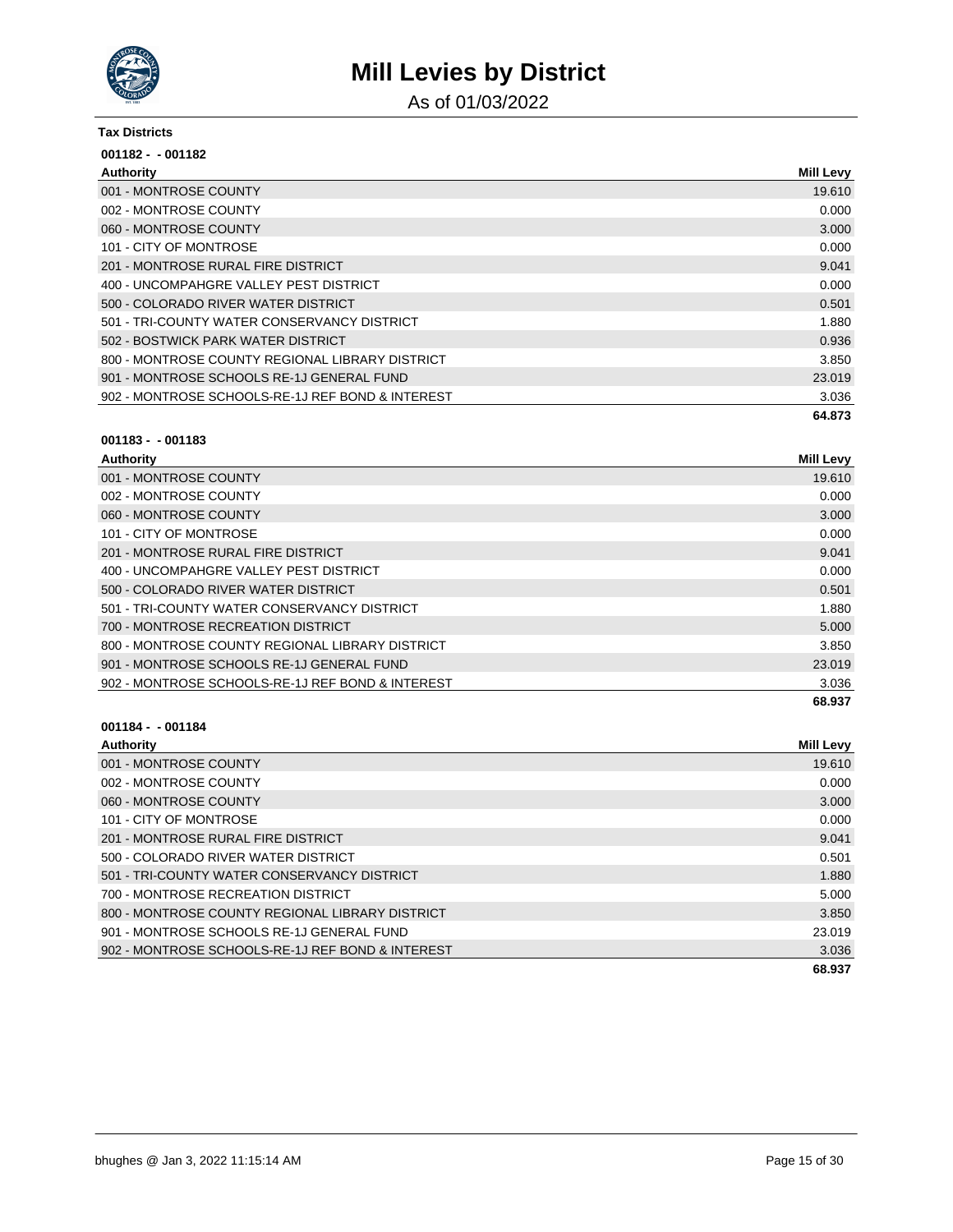

As of 01/03/2022

| <b>Tax Districts</b>                             |                  |
|--------------------------------------------------|------------------|
| $006000 - 006000$                                |                  |
| Authority                                        | <b>Mill Levy</b> |
| 001 - MONTROSE COUNTY                            | 19.610           |
| 002 - MONTROSE COUNTY                            | 0.000            |
| 060 - MONTROSE COUNTY                            | 3.000            |
| 500 - COLORADO RIVER WATER DISTRICT              | 0.501            |
| 502 - BOSTWICK PARK WATER DISTRICT               | 0.936            |
| 800 - MONTROSE COUNTY REGIONAL LIBRARY DISTRICT  | 3.850            |
| 901 - MONTROSE SCHOOLS RE-1J GENERAL FUND        | 23.019           |
| 902 - MONTROSE SCHOOLS-RE-1J REF BOND & INTEREST | 3.036            |
|                                                  | 53.952           |

#### **006010 - - 006010**

| Authority                                        | <b>Mill Levy</b> |
|--------------------------------------------------|------------------|
| 001 - MONTROSE COUNTY                            | 19.610           |
| 002 - MONTROSE COUNTY                            | 0.000            |
| 060 - MONTROSE COUNTY                            | 3.000            |
| 500 - COLORADO RIVER WATER DISTRICT              | 0.501            |
| 502 - BOSTWICK PARK WATER DISTRICT               | 0.936            |
| 700 - MONTROSE RECREATION DISTRICT               | 5.000            |
| 800 - MONTROSE COUNTY REGIONAL LIBRARY DISTRICT  | 3.850            |
| 901 - MONTROSE SCHOOLS RE-1J GENERAL FUND        | 23.019           |
| 902 - MONTROSE SCHOOLS-RE-1J REF BOND & INTEREST | 3.036            |
|                                                  | 58.952           |

### **014010 - - 014010**

| Authority                                        | <b>Mill Levy</b> |
|--------------------------------------------------|------------------|
| 001 - MONTROSE COUNTY                            | 19.610           |
| 002 - MONTROSE COUNTY                            | 0.000            |
| 060 - MONTROSE COUNTY                            | 3.000            |
| 202 - OLATHE FIRE DISTRICT                       | 7.516            |
| 307 - PEA GREEN CEMETERY                         | 0.330            |
| 400 - UNCOMPAHGRE VALLEY PEST DISTRICT           | 0.000            |
| 500 - COLORADO RIVER WATER DISTRICT              | 0.501            |
| 501 - TRI-COUNTY WATER CONSERVANCY DISTRICT      | 1.880            |
| 800 - MONTROSE COUNTY REGIONAL LIBRARY DISTRICT  | 3.850            |
| 901 - MONTROSE SCHOOLS RE-1J GENERAL FUND        | 23.019           |
| 902 - MONTROSE SCHOOLS-RE-1J REF BOND & INTEREST | 3.036            |
|                                                  | 62.742           |

| Authority                                        | <b>Mill Levy</b> |
|--------------------------------------------------|------------------|
| 001 - MONTROSE COUNTY                            | 19.610           |
| 002 - MONTROSE COUNTY                            | 0.000            |
| 060 - MONTROSE COUNTY                            | 3.000            |
| 102 - TOWN OF OLATHE                             | 10.741           |
| 202 - OLATHE FIRE DISTRICT                       | 7.516            |
| 302 - OLATHE CEMETERY                            | 0.835            |
| 500 - COLORADO RIVER WATER DISTRICT              | 0.501            |
| 501 - TRI-COUNTY WATER CONSERVANCY DISTRICT      | 1.880            |
| 800 - MONTROSE COUNTY REGIONAL LIBRARY DISTRICT  | 3.850            |
| 901 - MONTROSE SCHOOLS RE-1J GENERAL FUND        | 23.019           |
| 902 - MONTROSE SCHOOLS-RE-1J REF BOND & INTEREST | 3.036            |
|                                                  | 73.988           |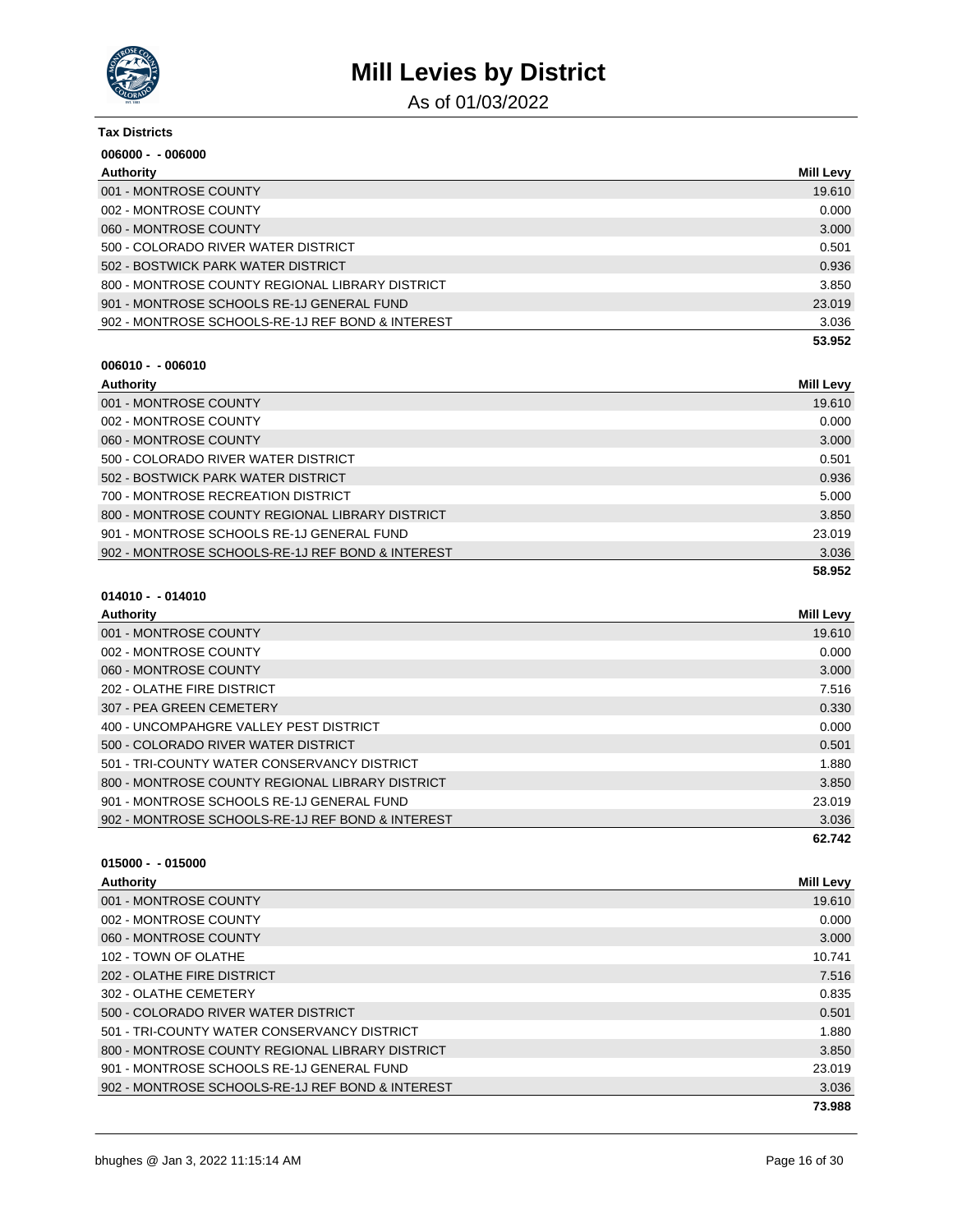

As of 01/03/2022

| <b>Tax Districts</b>                             |                  |
|--------------------------------------------------|------------------|
| $015020 - 015020$                                |                  |
| Authority                                        | <b>Mill Levy</b> |
| 001 - MONTROSE COUNTY                            | 19.610           |
| 002 - MONTROSE COUNTY                            | 0.000            |
| 060 - MONTROSE COUNTY                            | 3.000            |
| 202 - OLATHE FIRE DISTRICT                       | 7.516            |
| 302 - OLATHE CEMETERY                            | 0.835            |
| 500 - COLORADO RIVER WATER DISTRICT              | 0.501            |
| 501 - TRI-COUNTY WATER CONSERVANCY DISTRICT      | 1.880            |
| 800 - MONTROSE COUNTY REGIONAL LIBRARY DISTRICT  | 3.850            |
| 901 - MONTROSE SCHOOLS RE-1J GENERAL FUND        | 23.019           |
| 902 - MONTROSE SCHOOLS-RE-1J REF BOND & INTEREST | 3.036            |
|                                                  | 63.247           |

### **015030 - - 015030**

| Authority                                        | <b>Mill Levy</b> |
|--------------------------------------------------|------------------|
| 001 - MONTROSE COUNTY                            | 19.610           |
| 002 - MONTROSE COUNTY                            | 0.000            |
| 060 - MONTROSE COUNTY                            | 3.000            |
| 202 - OLATHE FIRE DISTRICT                       | 7.516            |
| 302 - OLATHE CEMETERY                            | 0.835            |
| 400 - UNCOMPAHGRE VALLEY PEST DISTRICT           | 0.000            |
| 500 - COLORADO RIVER WATER DISTRICT              | 0.501            |
| 501 - TRI-COUNTY WATER CONSERVANCY DISTRICT      | 1.880            |
| 800 - MONTROSE COUNTY REGIONAL LIBRARY DISTRICT  | 3.850            |
| 901 - MONTROSE SCHOOLS RE-1J GENERAL FUND        | 23.019           |
| 902 - MONTROSE SCHOOLS-RE-1J REF BOND & INTEREST | 3.036            |
|                                                  | 63.247           |

| Authority                                        | Mill Levy |
|--------------------------------------------------|-----------|
| 001 - MONTROSE COUNTY                            | 19.610    |
| 002 - MONTROSE COUNTY                            | 0.000     |
| 060 - MONTROSE COUNTY                            | 3.000     |
| 400 - UNCOMPAHGRE VALLEY PEST DISTRICT           | 0.000     |
| 500 - COLORADO RIVER WATER DISTRICT              | 0.501     |
| 501 - TRI-COUNTY WATER CONSERVANCY DISTRICT      | 1.880     |
| 800 - MONTROSE COUNTY REGIONAL LIBRARY DISTRICT  | 3.850     |
| 901 - MONTROSE SCHOOLS RE-1J GENERAL FUND        | 23.019    |
| 902 - MONTROSE SCHOOLS-RE-1J REF BOND & INTEREST | 3.036     |
|                                                  | 54.896    |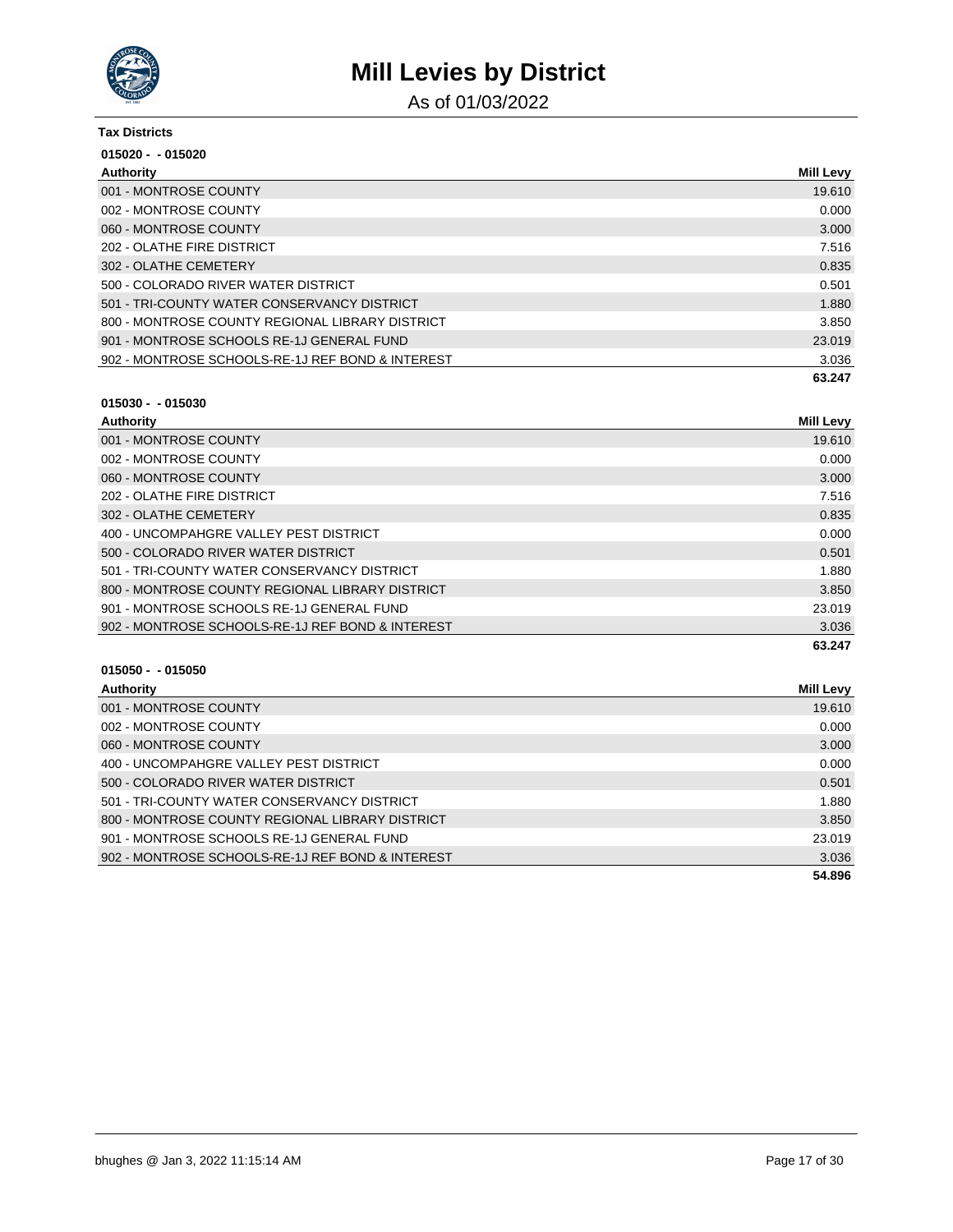

As of 01/03/2022

#### **Tax Districts**

| $015051 - 015051$                                |                  |
|--------------------------------------------------|------------------|
| Authority                                        | <b>Mill Levy</b> |
| 001 - MONTROSE COUNTY                            | 19.610           |
| 002 - MONTROSE COUNTY                            | 0.000            |
| 060 - MONTROSE COUNTY                            | 3.000            |
| 400 - UNCOMPAHGRE VALLEY PEST DISTRICT           | 0.000            |
| 500 - COLORADO RIVER WATER DISTRICT              | 0.501            |
| 501 - TRI-COUNTY WATER CONSERVANCY DISTRICT      | 1.880            |
| 700 - MONTROSE RECREATION DISTRICT               | 5.000            |
| 800 - MONTROSE COUNTY REGIONAL LIBRARY DISTRICT  | 3.850            |
| 901 - MONTROSE SCHOOLS RE-1J GENERAL FUND        | 23.019           |
| 902 - MONTROSE SCHOOLS-RE-1J REF BOND & INTEREST | 3.036            |
|                                                  | 59.896           |

### **015080 - - 015080**

| Authority                                        | <b>Mill Levy</b> |
|--------------------------------------------------|------------------|
| 001 - MONTROSE COUNTY                            | 19.610           |
| 002 - MONTROSE COUNTY                            | 0.000            |
| 060 - MONTROSE COUNTY                            | 3.000            |
| 202 - OLATHE FIRE DISTRICT                       | 7.516            |
| 500 - COLORADO RIVER WATER DISTRICT              | 0.501            |
| 506 - FRUITLAND WATER DISTRICT                   | 0.000            |
| 800 - MONTROSE COUNTY REGIONAL LIBRARY DISTRICT  | 3.850            |
| 901 - MONTROSE SCHOOLS RE-1J GENERAL FUND        | 23.019           |
| 902 - MONTROSE SCHOOLS-RE-1J REF BOND & INTEREST | 3.036            |
|                                                  | 60.532           |

### **015100 - - 015100**

| Authority                                        | Mill Levy |
|--------------------------------------------------|-----------|
| 001 - MONTROSE COUNTY                            | 19.610    |
| 002 - MONTROSE COUNTY                            | 0.000     |
| 060 - MONTROSE COUNTY                            | 3.000     |
| 202 - OLATHE FIRE DISTRICT                       | 7.516     |
| 500 - COLORADO RIVER WATER DISTRICT              | 0.501     |
| 501 - TRI-COUNTY WATER CONSERVANCY DISTRICT      | 1.880     |
| 800 - MONTROSE COUNTY REGIONAL LIBRARY DISTRICT  | 3.850     |
| 901 - MONTROSE SCHOOLS RE-1J GENERAL FUND        | 23.019    |
| 902 - MONTROSE SCHOOLS-RE-1J REF BOND & INTEREST | 3.036     |
|                                                  | 62.412    |

| <b>Authority</b>                                 | <b>Mill Levy</b> |
|--------------------------------------------------|------------------|
| 001 - MONTROSE COUNTY                            | 19.610           |
| 002 - MONTROSE COUNTY                            | 0.000            |
| 060 - MONTROSE COUNTY                            | 3.000            |
| 202 - OLATHE FIRE DISTRICT                       | 7.516            |
| 400 - UNCOMPAHGRE VALLEY PEST DISTRICT           | 0.000            |
| 500 - COLORADO RIVER WATER DISTRICT              | 0.501            |
| 501 - TRI-COUNTY WATER CONSERVANCY DISTRICT      | 1.880            |
| 800 - MONTROSE COUNTY REGIONAL LIBRARY DISTRICT  | 3.850            |
| 901 - MONTROSE SCHOOLS RE-1J GENERAL FUND        | 23,019           |
| 902 - MONTROSE SCHOOLS-RE-1J REF BOND & INTEREST | 3.036            |
|                                                  | 62.412           |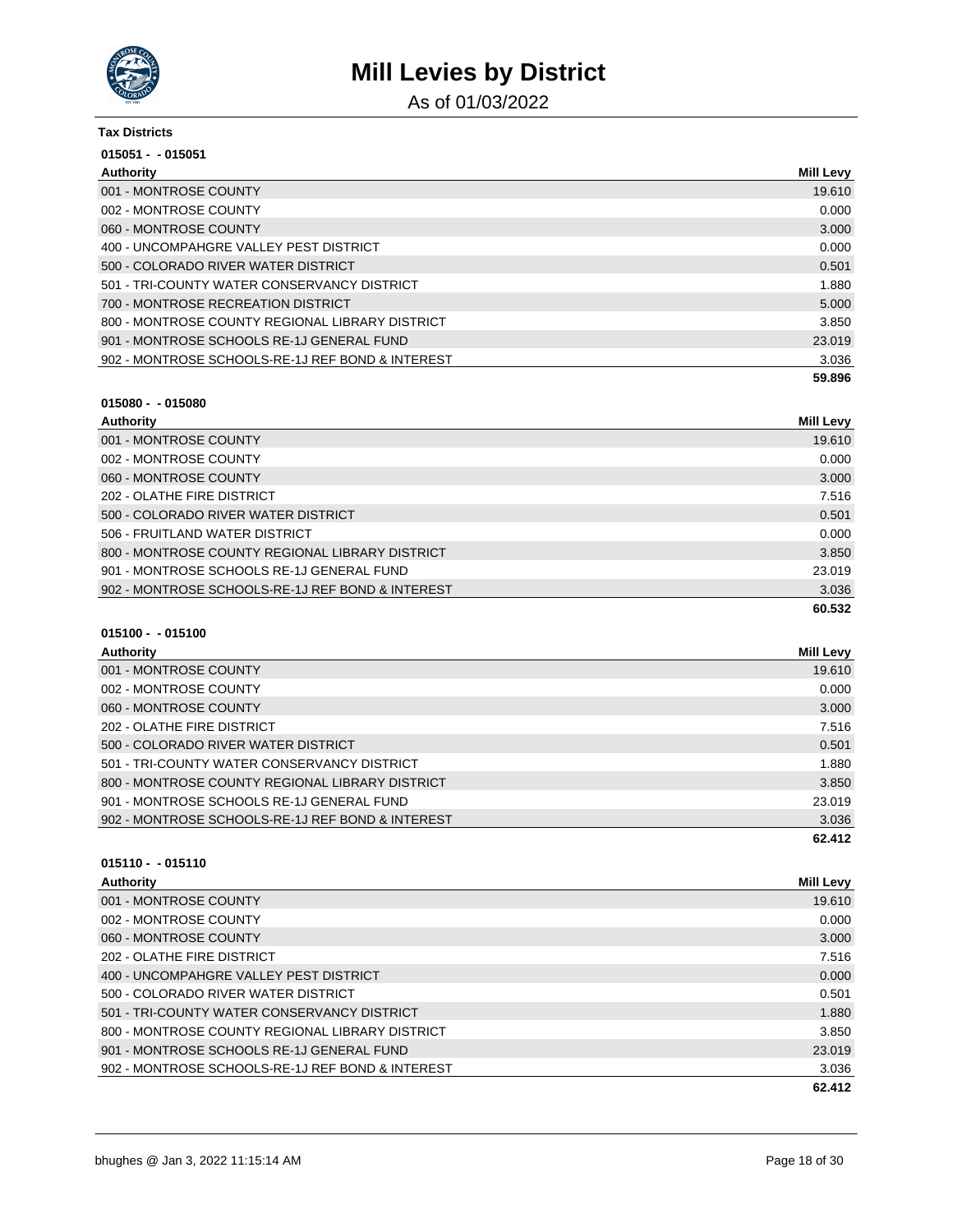

As of 01/03/2022

| <b>Tax Districts</b>                             |                  |
|--------------------------------------------------|------------------|
| $015111 - 015111$                                |                  |
| Authority                                        | <b>Mill Levy</b> |
| 001 - MONTROSE COUNTY                            | 19.610           |
| 002 - MONTROSE COUNTY                            | 0.000            |
| 060 - MONTROSE COUNTY                            | 3.000            |
| 500 - COLORADO RIVER WATER DISTRICT              | 0.501            |
| 501 - TRI-COUNTY WATER CONSERVANCY DISTRICT      | 1.880            |
| 506 - FRUITLAND WATER DISTRICT                   | 0.000            |
| 800 - MONTROSE COUNTY REGIONAL LIBRARY DISTRICT  | 3.850            |
| 901 - MONTROSE SCHOOLS RE-1J GENERAL FUND        | 23.019           |
| 902 - MONTROSE SCHOOLS-RE-1J REF BOND & INTEREST | 3.036            |
|                                                  | 54.896           |

### **015112 - - 015112**

| Authority                                        | <b>Mill Levy</b> |
|--------------------------------------------------|------------------|
| 001 - MONTROSE COUNTY                            | 19.610           |
| 002 - MONTROSE COUNTY                            | 0.000            |
| 060 - MONTROSE COUNTY                            | 3.000            |
| 202 - OLATHE FIRE DISTRICT                       | 7.516            |
| 302 - OLATHE CEMETERY                            | 0.835            |
| 500 - COLORADO RIVER WATER DISTRICT              | 0.501            |
| 501 - TRI-COUNTY WATER CONSERVANCY DISTRICT      | 1.880            |
| 502 - BOSTWICK PARK WATER DISTRICT               | 0.936            |
| 800 - MONTROSE COUNTY REGIONAL LIBRARY DISTRICT  | 3.850            |
| 901 - MONTROSE SCHOOLS RE-1J GENERAL FUND        | 23.019           |
| 902 - MONTROSE SCHOOLS-RE-1J REF BOND & INTEREST | 3.036            |
|                                                  | 64.183           |

### **015113 - - 015113**

| <b>Authority</b>                                 | Mill Levy |
|--------------------------------------------------|-----------|
| 001 - MONTROSE COUNTY                            | 19.610    |
| 002 - MONTROSE COUNTY                            | 0.000     |
| 060 - MONTROSE COUNTY                            | 3.000     |
| 202 - OLATHE FIRE DISTRICT                       | 7.516     |
| 307 - PEA GREEN CEMETERY                         | 0.330     |
| 500 - COLORADO RIVER WATER DISTRICT              | 0.501     |
| 501 - TRI-COUNTY WATER CONSERVANCY DISTRICT      | 1.880     |
| 800 - MONTROSE COUNTY REGIONAL LIBRARY DISTRICT  | 3.850     |
| 901 - MONTROSE SCHOOLS RE-1J GENERAL FUND        | 23.019    |
| 902 - MONTROSE SCHOOLS-RE-1J REF BOND & INTEREST | 3.036     |
|                                                  | 62.742    |

| Authority                                        | <b>Mill Levy</b> |
|--------------------------------------------------|------------------|
| 001 - MONTROSE COUNTY                            | 19.610           |
| 002 - MONTROSE COUNTY                            | 0.000            |
| 060 - MONTROSE COUNTY                            | 3.000            |
| 503 - SOUTHWESTERN WATER DISTRICT                | 0.407            |
| 800 - MONTROSE COUNTY REGIONAL LIBRARY DISTRICT  | 3.850            |
| 901 - MONTROSE SCHOOLS RE-1J GENERAL FUND        | 23.019           |
| 902 - MONTROSE SCHOOLS-RE-1J REF BOND & INTEREST | 3.036            |
|                                                  | 52.922           |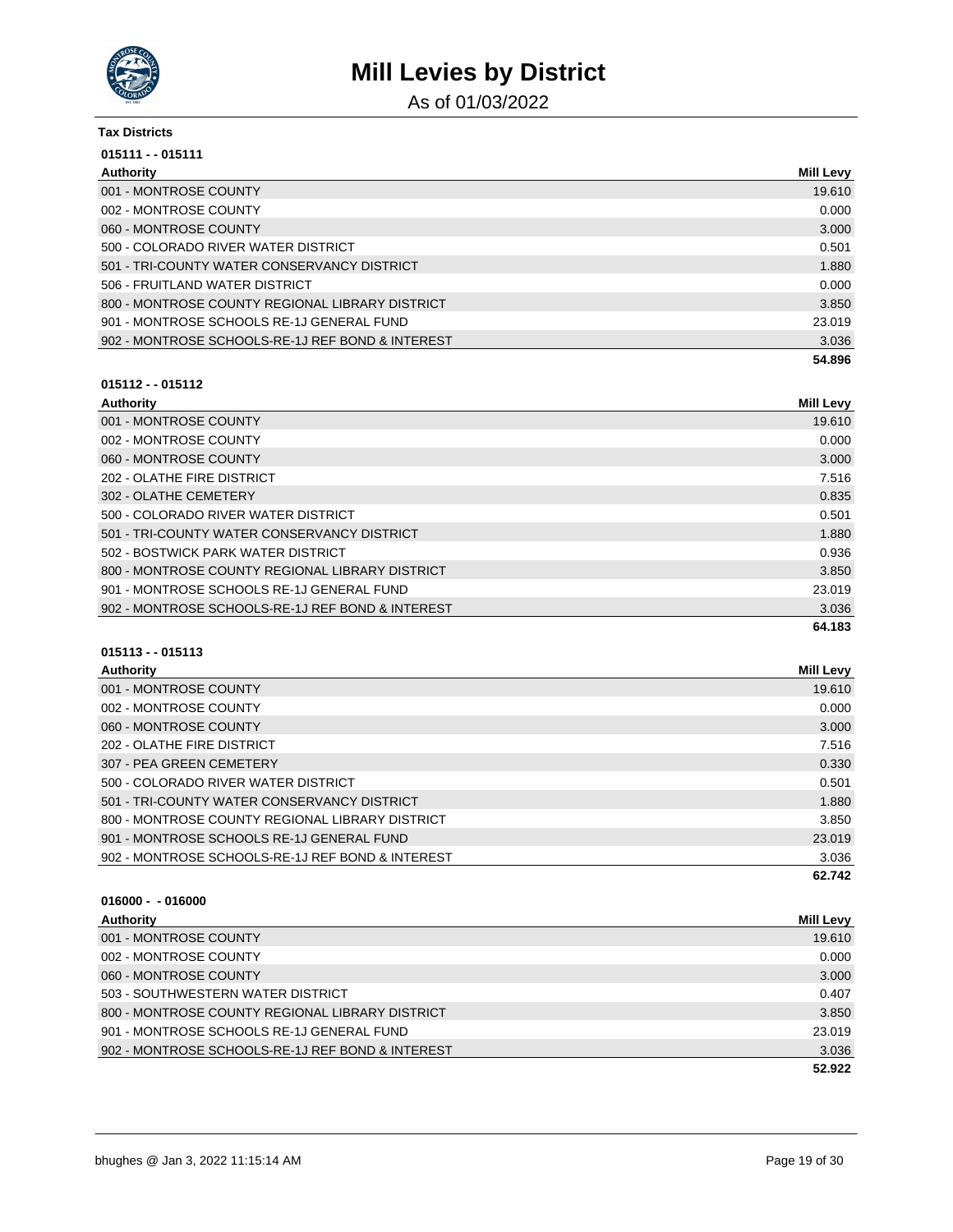

As of 01/03/2022

| Tax Districts                                    |                  |
|--------------------------------------------------|------------------|
| $016010 - 016010$                                |                  |
| Authority                                        | <b>Mill Levy</b> |
| 001 - MONTROSE COUNTY                            | 19.610           |
| 002 - MONTROSE COUNTY                            | 0.000            |
| 060 - MONTROSE COUNTY                            | 3.000            |
| 501 - TRI-COUNTY WATER CONSERVANCY DISTRICT      | 1.880            |
| 503 - SOUTHWESTERN WATER DISTRICT                | 0.407            |
| 800 - MONTROSE COUNTY REGIONAL LIBRARY DISTRICT  | 3.850            |
| 901 - MONTROSE SCHOOLS RE-1J GENERAL FUND        | 23,019           |
| 902 - MONTROSE SCHOOLS-RE-1J REF BOND & INTEREST | 3.036            |
|                                                  | 54.802           |

#### **016020 - - 016020**

| Authority                                        | Mill Levy |
|--------------------------------------------------|-----------|
| 001 - MONTROSE COUNTY                            | 19.610    |
| 002 - MONTROSE COUNTY                            | 0.000     |
| 060 - MONTROSE COUNTY                            | 3.000     |
| 501 - TRI-COUNTY WATER CONSERVANCY DISTRICT      | 1.880     |
| 503 - SOUTHWESTERN WATER DISTRICT                | 0.407     |
| 702 - CORNERSTONE METROPOLITAN DISTRICT #1       | 0.000     |
| 800 - MONTROSE COUNTY REGIONAL LIBRARY DISTRICT  | 3.850     |
| 901 - MONTROSE SCHOOLS RE-1J GENERAL FUND        | 23.019    |
| 902 - MONTROSE SCHOOLS-RE-1J REF BOND & INTEREST | 3.036     |
|                                                  | 54.802    |

| <b>Authority</b>                                 | Mill Levy |
|--------------------------------------------------|-----------|
| 001 - MONTROSE COUNTY                            | 19.610    |
| 002 - MONTROSE COUNTY                            | 0.000     |
| 060 - MONTROSE COUNTY                            | 3.000     |
| 501 - TRI-COUNTY WATER CONSERVANCY DISTRICT      | 1.880     |
| 503 - SOUTHWESTERN WATER DISTRICT                | 0.407     |
| 703 - CORNERSTONE METROPOLITAN DISTRICT #2       | 110.000   |
| 800 - MONTROSE COUNTY REGIONAL LIBRARY DISTRICT  | 3.850     |
| 901 - MONTROSE SCHOOLS RE-1J GENERAL FUND        | 23.019    |
| 902 - MONTROSE SCHOOLS-RE-1J REF BOND & INTEREST | 3.036     |
|                                                  | 164.802   |

|  | $017000 - 017000$ |
|--|-------------------|
|  |                   |

| <b>Authority</b>                                | Mill Levy |
|-------------------------------------------------|-----------|
| 001 - MONTROSE COUNTY                           | 19.610    |
| 002 - MONTROSE COUNTY                           | 0.000     |
| 060 - MONTROSE COUNTY                           | 3.000     |
| 204 - NORWOOD FIRE PROTECTION DISTRICT          | 10.600    |
| 503 - SOUTHWESTERN WATER DISTRICT               | 0.407     |
| 504 - SAN MIGUEL WATER DISTRICT                 | 0.082     |
| 800 - MONTROSE COUNTY REGIONAL LIBRARY DISTRICT | 3.850     |
| 917 - NORWOOD SCHOOLS- R2J GENERAL FUND         | 12.522    |
| 918 - NORWOOD SCHOOLS-R2J BOND & INTEREST       | 1.500     |
|                                                 | 51.571    |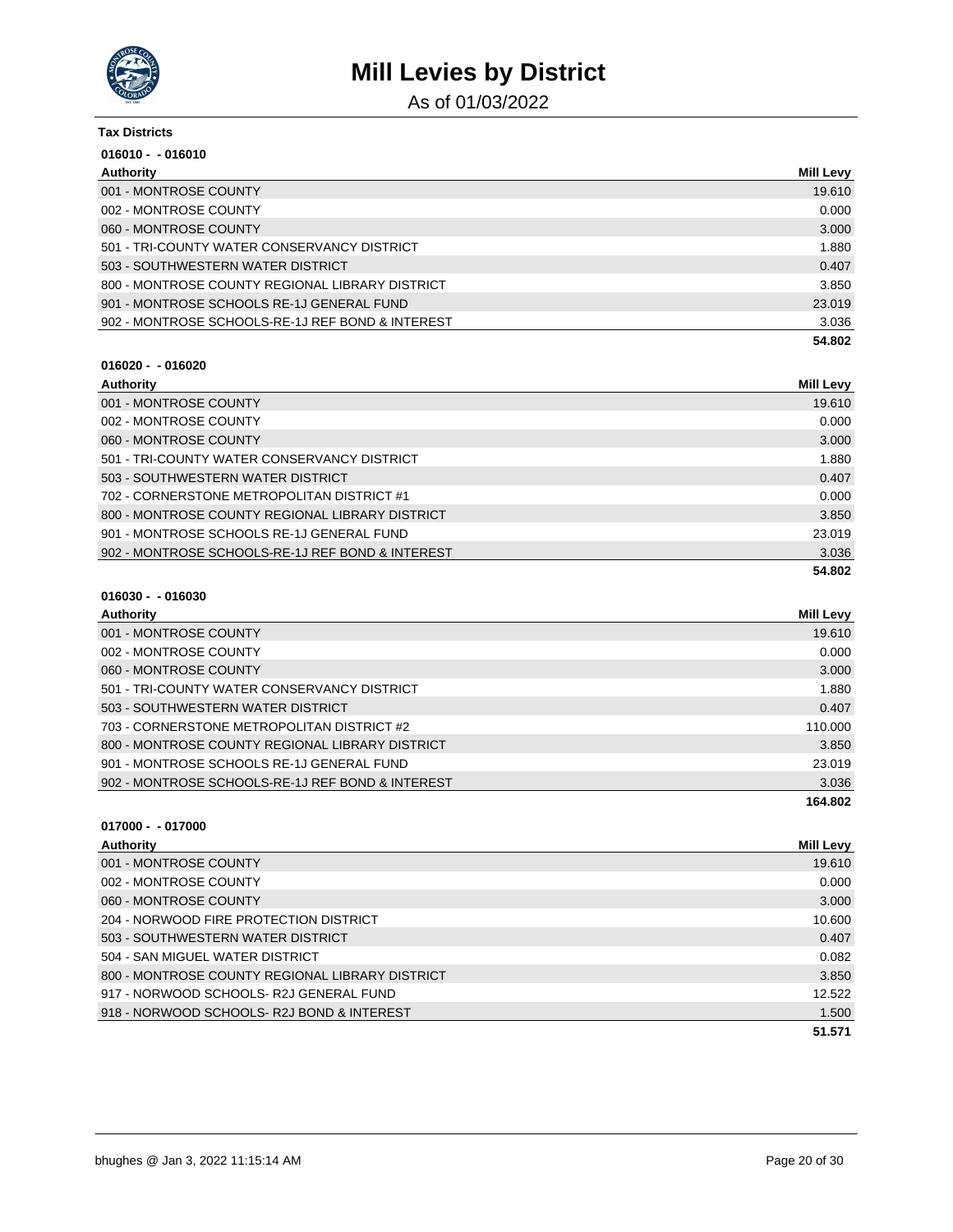

As of 01/03/2022

#### **Tax Districts**

| $017010 - 017010$                               |                  |
|-------------------------------------------------|------------------|
| Authority                                       | <b>Mill Levy</b> |
| 001 - MONTROSE COUNTY                           | 19.610           |
| 002 - MONTROSE COUNTY                           | 0.000            |
| 060 - MONTROSE COUNTY                           | 3.000            |
| 503 - SOUTHWESTERN WATER DISTRICT               | 0.407            |
| 504 - SAN MIGUEL WATER DISTRICT                 | 0.082            |
| 800 - MONTROSE COUNTY REGIONAL LIBRARY DISTRICT | 3.850            |
| 917 - NORWOOD SCHOOLS-R2J GENERAL FUND          | 12.522           |
| 918 - NORWOOD SCHOOLS-R2J BOND & INTEREST       | 1.500            |
|                                                 | 40.971           |

#### **017020 - - 017020**

| Authority                                       | Mill Levy |
|-------------------------------------------------|-----------|
| 001 - MONTROSE COUNTY                           | 19.610    |
| 002 - MONTROSE COUNTY                           | 0.000     |
| 060 - MONTROSE COUNTY                           | 3.000     |
| 503 - SOUTHWESTERN WATER DISTRICT               | 0.407     |
| 800 - MONTROSE COUNTY REGIONAL LIBRARY DISTRICT | 3.850     |
| 917 - NORWOOD SCHOOLS-R2J GENERAL FUND          | 12.522    |
| 918 - NORWOOD SCHOOLS-R2J BOND & INTEREST       | 1.500     |
|                                                 | 40.889    |

#### **017030 - - 017030**

**017040 - - 017040**

| Authority                                       | <b>Mill Levy</b> |
|-------------------------------------------------|------------------|
| 001 - MONTROSE COUNTY                           | 19.610           |
| 002 - MONTROSE COUNTY                           | 0.000            |
| 060 - MONTROSE COUNTY                           | 3.000            |
| 204 - NORWOOD FIRE PROTECTION DISTRICT          | 10.600           |
| 503 - SOUTHWESTERN WATER DISTRICT               | 0.407            |
| 800 - MONTROSE COUNTY REGIONAL LIBRARY DISTRICT | 3.850            |
| 917 - NORWOOD SCHOOLS-R2J GENERAL FUND          | 12.522           |
| 918 - NORWOOD SCHOOLS-R2J BOND & INTEREST       | 1.500            |
|                                                 | 51.489           |

### **Authority Mill Levy** 001 - MONTROSE COUNTY 19.610 002 - MONTROSE COUNTY 0.000 NOTES AND THE SERVICE OF THE SERVICE OF THE SERVICE OF THE SERVICE OF THE SERVICE O 060 - MONTROSE COUNTY 3.000 503 - SOUTHWESTERN WATER DISTRICT 0.407 504 - SAN MIGUEL WATER DISTRICT 0.082 800 - MONTROSE COUNTY REGIONAL LIBRARY DISTRICT **1990 - 1991 - 1991 - 1991 - 1991 - 1991 - 1991** - 3.850 901 - MONTROSE SCHOOLS RE-1J GENERAL FUND 23.019 902 - MONTROSE SCHOOLS-RE-1J REF BOND & INTEREST 3.036 **53.004**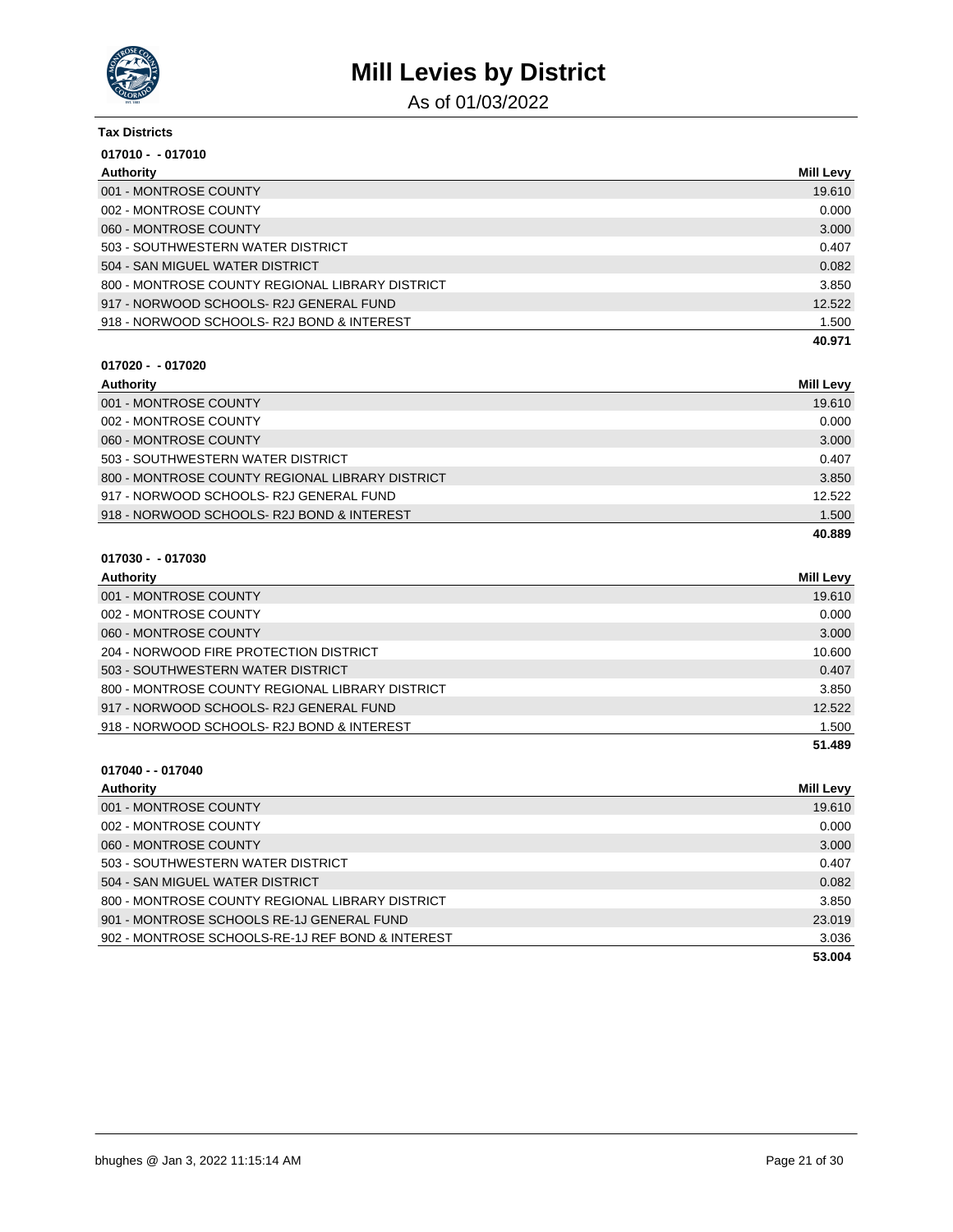

As of 01/03/2022

| <b>Tax Districts</b>                             |                  |
|--------------------------------------------------|------------------|
| 017050 - - 017050                                |                  |
| Authority                                        | <b>Mill Levy</b> |
| 001 - MONTROSE COUNTY                            | 19.610           |
| 002 - MONTROSE COUNTY                            | 0.000            |
| 060 - MONTROSE COUNTY                            | 3.000            |
| 204 - NORWOOD FIRE PROTECTION DISTRICT           | 10.600           |
| 503 - SOUTHWESTERN WATER DISTRICT                | 0.407            |
| 504 - SAN MIGUEL WATER DISTRICT                  | 0.082            |
| 800 - MONTROSE COUNTY REGIONAL LIBRARY DISTRICT  | 3.850            |
| 901 - MONTROSE SCHOOLS RE-1J GENERAL FUND        | 23.019           |
| 902 - MONTROSE SCHOOLS-RE-1J REF BOND & INTEREST | 3.036            |
|                                                  | 63.604           |

## **018000 - - 018000**

**025000 - - 025000**

| Authority                                     | Mill Levy |
|-----------------------------------------------|-----------|
| 001 - MONTROSE COUNTY                         | 19.610    |
| 002 - MONTROSE COUNTY                         | 0.000     |
| 060 - MONTROSE COUNTY                         | 3.000     |
| 104 - TOWN OF NUCLA                           | 13.481    |
| 203 - NUCLA-NATURITA FIRE PROTECTION DISTRICT | 6.000     |
| 303 - NUCLA-NATURITA CEMETERY                 | 0.569     |
| 503 - SOUTHWESTERN WATER DISTRICT             | 0.407     |
| 925 - WEST END SCHOOLS-RE2 GENERAL FUND       | 30.487    |
| 926 - WEST END SCHOOLS-RE2 BOND & INTEREST    | 3.480     |
|                                               | 77.034    |

| Authority                                       | <b>Mill Levy</b> |
|-------------------------------------------------|------------------|
| 001 - MONTROSE COUNTY                           | 19.610           |
| 002 - MONTROSE COUNTY                           | 0.000            |
| 060 - MONTROSE COUNTY                           | 3.000            |
| 103 - TOWN OF NATURITA                          | 13.936           |
| 203 - NUCLA-NATURITA FIRE PROTECTION DISTRICT   | 6.000            |
| 303 - NUCLA-NATURITA CEMETERY                   | 0.569            |
| 503 - SOUTHWESTERN WATER DISTRICT               | 0.407            |
| 504 - SAN MIGUEL WATER DISTRICT                 | 0.082            |
| 800 - MONTROSE COUNTY REGIONAL LIBRARY DISTRICT | 3.850            |
| 925 - WEST END SCHOOLS-RE2 GENERAL FUND         | 30.487           |
| 926 - WEST END SCHOOLS-RE2 BOND & INTEREST      | 3.480            |
|                                                 | 81.421           |

| Mill Levy |
|-----------|
| 19.610    |
| 0.000     |
| 3.000     |
| 13.936    |
| 6.000     |
| 0.569     |
| 0.407     |
| 3.850     |
| 30.487    |
| 3.480     |
| 81.339    |
|           |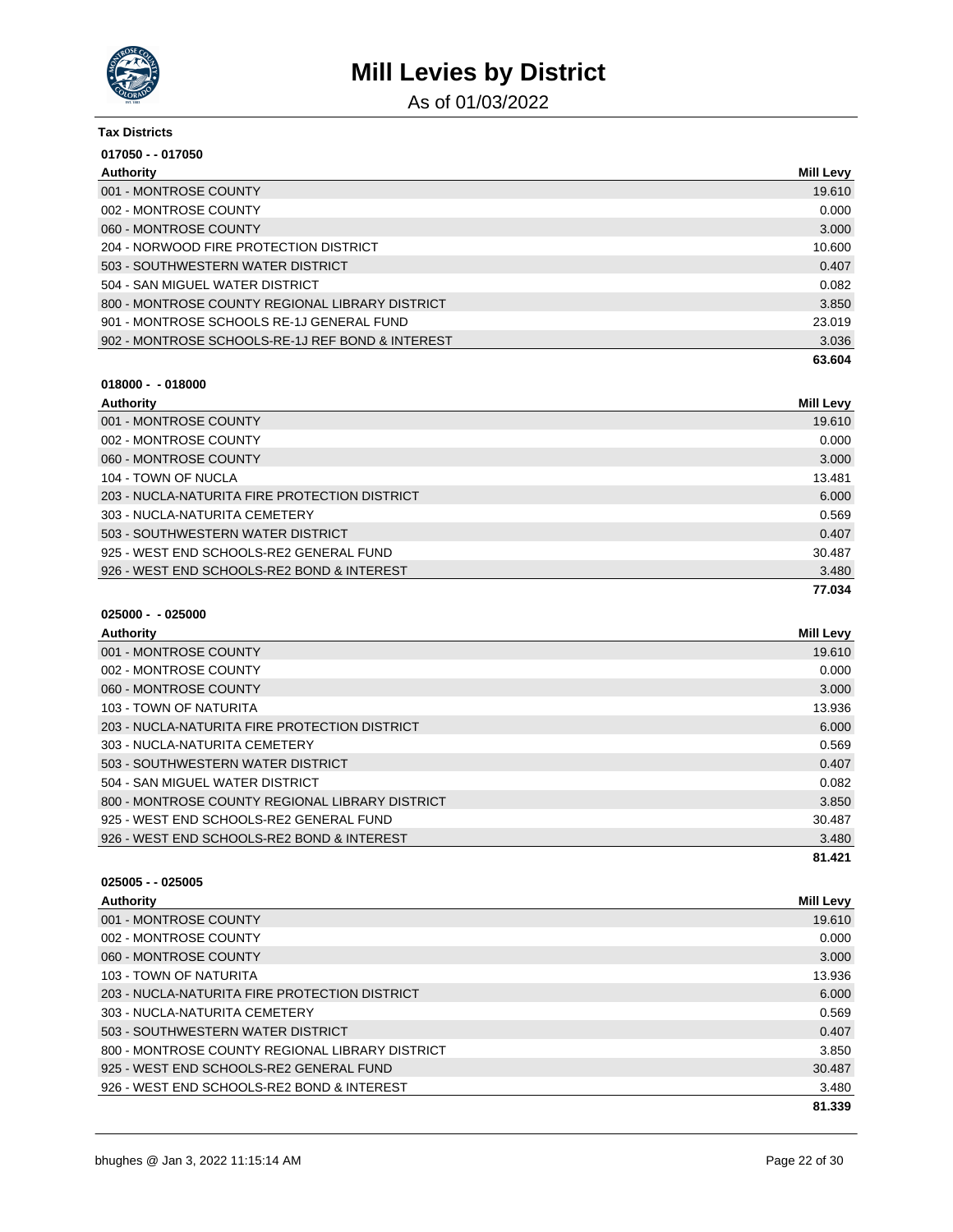

As of 01/03/2022

| <b>Tax Districts</b> |
|----------------------|
|                      |

| $025010 - 025010$                               |                  |
|-------------------------------------------------|------------------|
| Authority                                       | <b>Mill Levy</b> |
| 001 - MONTROSE COUNTY                           | 19.610           |
| 002 - MONTROSE COUNTY                           | 0.000            |
| 060 - MONTROSE COUNTY                           | 3.000            |
| 203 - NUCLA-NATURITA FIRE PROTECTION DISTRICT   | 6.000            |
| 303 - NUCLA-NATURITA CEMETERY                   | 0.569            |
| 503 - SOUTHWESTERN WATER DISTRICT               | 0.407            |
| 504 - SAN MIGUEL WATER DISTRICT                 | 0.082            |
| 800 - MONTROSE COUNTY REGIONAL LIBRARY DISTRICT | 3.850            |
| 925 - WEST END SCHOOLS-RE2 GENERAL FUND         | 30.487           |
| 926 - WEST END SCHOOLS-RE2 BOND & INTEREST      | 3.480            |
|                                                 | 67.485           |

### **025018 - - 025018**

| Authority                                       | Mill Levy |
|-------------------------------------------------|-----------|
| 001 - MONTROSE COUNTY                           | 19.610    |
| 002 - MONTROSE COUNTY                           | 0.000     |
| 060 - MONTROSE COUNTY                           | 3.000     |
| 503 - SOUTHWESTERN WATER DISTRICT               | 0.407     |
| 504 - SAN MIGUEL WATER DISTRICT                 | 0.082     |
| 800 - MONTROSE COUNTY REGIONAL LIBRARY DISTRICT | 3.850     |
| 925 - WEST END SCHOOLS-RE2 GENERAL FUND         | 30.487    |
| 926 - WEST END SCHOOLS-RE2 BOND & INTEREST      | 3.480     |
|                                                 | 60.916    |

### **025021 - - 025021 Authority Mill Levy** 001 - MONTROSE COUNTY **19.610** 002 - MONTROSE COUNTY 0.000 060 - MONTROSE COUNTY 3.000 NORTH AND THE SERVICE OF THE SERVICE OF THE SERVICE OF THE SERVICE OF THE SERVICE O 203 - NUCLA-NATURITA FIRE PROTECTION DISTRICT 6.000 503 - SOUTHWESTERN WATER DISTRICT 0.407 504 - SAN MIGUEL WATER DISTRICT 0.082 800 - MONTROSE COUNTY REGIONAL LIBRARY DISTRICT AND A SERVICE OF A SERVICE STATE OF A SERVICE STATE OF A SERVICE STATE OF A SERVICE STATE OF A SERVICE STATE OF A SERVICE STATE OF A SERVICE STATE OF A SERVICE STATE OF A SER 925 - WEST END SCHOOLS-RE2 GENERAL FUND 30.487 926 - WEST END SCHOOLS-RE2 BOND & INTEREST 3.480 **66.916**

| $025023 - 025023$                               |                  |
|-------------------------------------------------|------------------|
| Authority                                       | <b>Mill Levy</b> |
| 001 - MONTROSE COUNTY                           | 19.610           |
| 002 - MONTROSE COUNTY                           | 0.000            |
| 060 - MONTROSE COUNTY                           | 3.000            |
| 203 - NUCLA-NATURITA FIRE PROTECTION DISTRICT   | 6.000            |
| 503 - SOUTHWESTERN WATER DISTRICT               | 0.407            |
| 800 - MONTROSE COUNTY REGIONAL LIBRARY DISTRICT | 3.850            |
| 925 - WEST END SCHOOLS-RE2 GENERAL FUND         | 30.487           |
| 926 - WEST END SCHOOLS-RE2 BOND & INTEREST      | 3.480            |
|                                                 | 66.834           |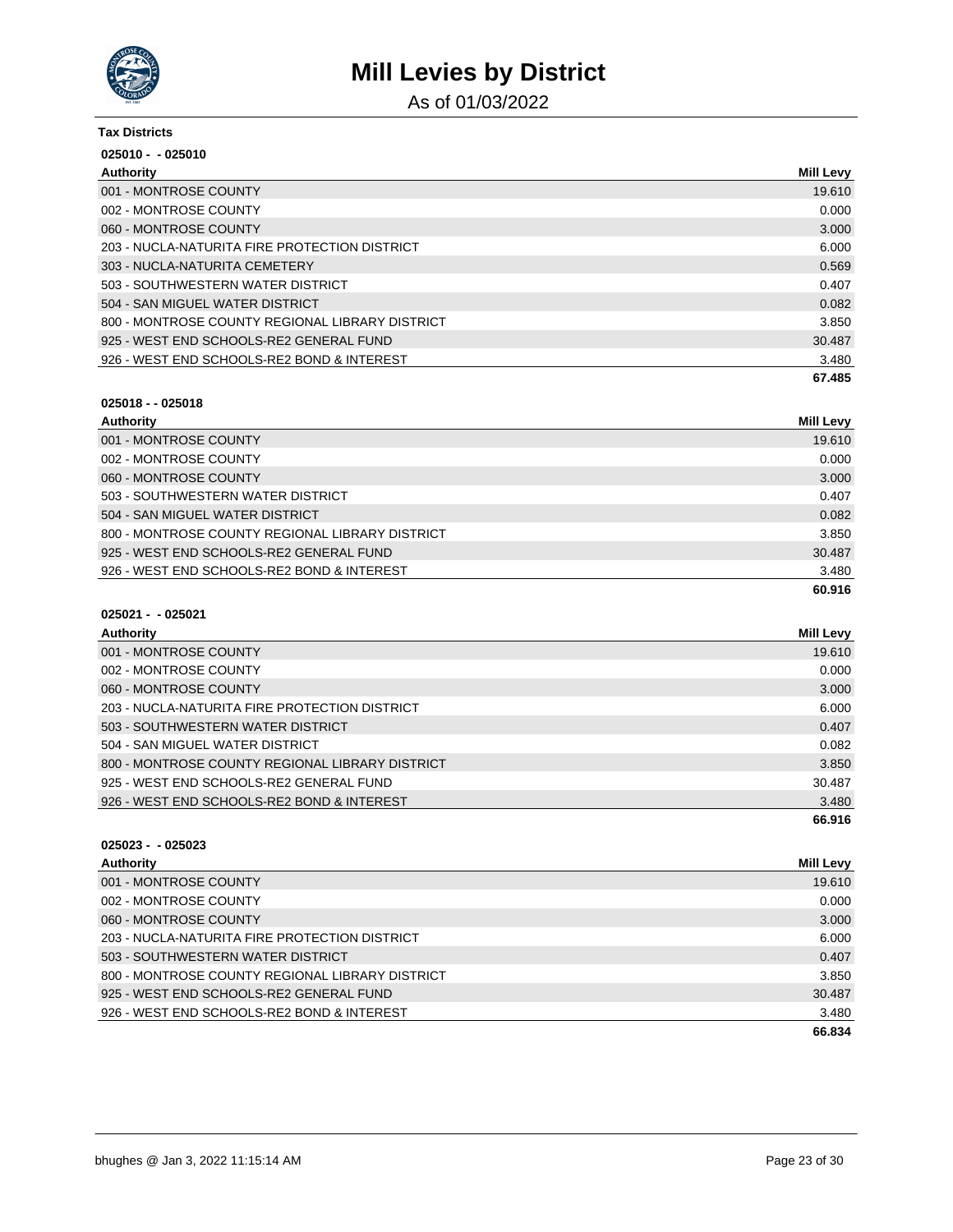

As of 01/03/2022

| <b>Tax Districts</b>                            |                  |
|-------------------------------------------------|------------------|
| 025024 - - 025024                               |                  |
| Authority                                       | <b>Mill Levy</b> |
| 001 - MONTROSE COUNTY                           | 19.610           |
| 002 - MONTROSE COUNTY                           | 0.000            |
| 060 - MONTROSE COUNTY                           | 3.000            |
| 203 - NUCLA-NATURITA FIRE PROTECTION DISTRICT   | 6.000            |
| 503 - SOUTHWESTERN WATER DISTRICT               | 0.407            |
| 507 - PARADOX VALLEY WATER DISTRICT             | 0.550            |
| 800 - MONTROSE COUNTY REGIONAL LIBRARY DISTRICT | 3.850            |
| 925 - WEST END SCHOOLS-RE2 GENERAL FUND         | 30.487           |
| 926 - WEST END SCHOOLS-RE2 BOND & INTEREST      | 3.480            |
|                                                 | 67.384           |

# **025030 - - 025030**

| Authority                                       | <b>Mill Levy</b> |
|-------------------------------------------------|------------------|
| 001 - MONTROSE COUNTY                           | 19.610           |
| 002 - MONTROSE COUNTY                           | 0.000            |
| 060 - MONTROSE COUNTY                           | 3.000            |
| 503 - SOUTHWESTERN WATER DISTRICT               | 0.407            |
| 800 - MONTROSE COUNTY REGIONAL LIBRARY DISTRICT | 3.850            |
| 925 - WEST END SCHOOLS-RE2 GENERAL FUND         | 30.487           |
| 926 - WEST END SCHOOLS-RE2 BOND & INTEREST      | 3.480            |
|                                                 | 60.834           |

### **025031 - - 025031**

| Authority                                       | <b>Mill Levy</b> |
|-------------------------------------------------|------------------|
| 001 - MONTROSE COUNTY                           | 19.610           |
| 002 - MONTROSE COUNTY                           | 0.000            |
| 060 - MONTROSE COUNTY                           | 3.000            |
| 206 - PARADOX RURAL FIRE DISTRICT               | 0.000            |
| 503 - SOUTHWESTERN WATER DISTRICT               | 0.407            |
| 507 - PARADOX VALLEY WATER DISTRICT             | 0.550            |
| 800 - MONTROSE COUNTY REGIONAL LIBRARY DISTRICT | 3.850            |
| 925 - WEST END SCHOOLS-RE2 GENERAL FUND         | 30.487           |
| 926 - WEST END SCHOOLS-RE2 BOND & INTEREST      | 3.480            |
|                                                 | 61.384           |

| Authority                                       | Mill Levy |
|-------------------------------------------------|-----------|
| 001 - MONTROSE COUNTY                           | 19.610    |
| 002 - MONTROSE COUNTY                           | 0.000     |
| 060 - MONTROSE COUNTY                           | 3.000     |
| 206 - PARADOX RURAL FIRE DISTRICT               | 0.000     |
| 503 - SOUTHWESTERN WATER DISTRICT               | 0.407     |
| 800 - MONTROSE COUNTY REGIONAL LIBRARY DISTRICT | 3.850     |
| 925 - WEST END SCHOOLS-RE2 GENERAL FUND         | 30.487    |
| 926 - WEST END SCHOOLS-RE2 BOND & INTEREST      | 3.480     |
|                                                 | 60.834    |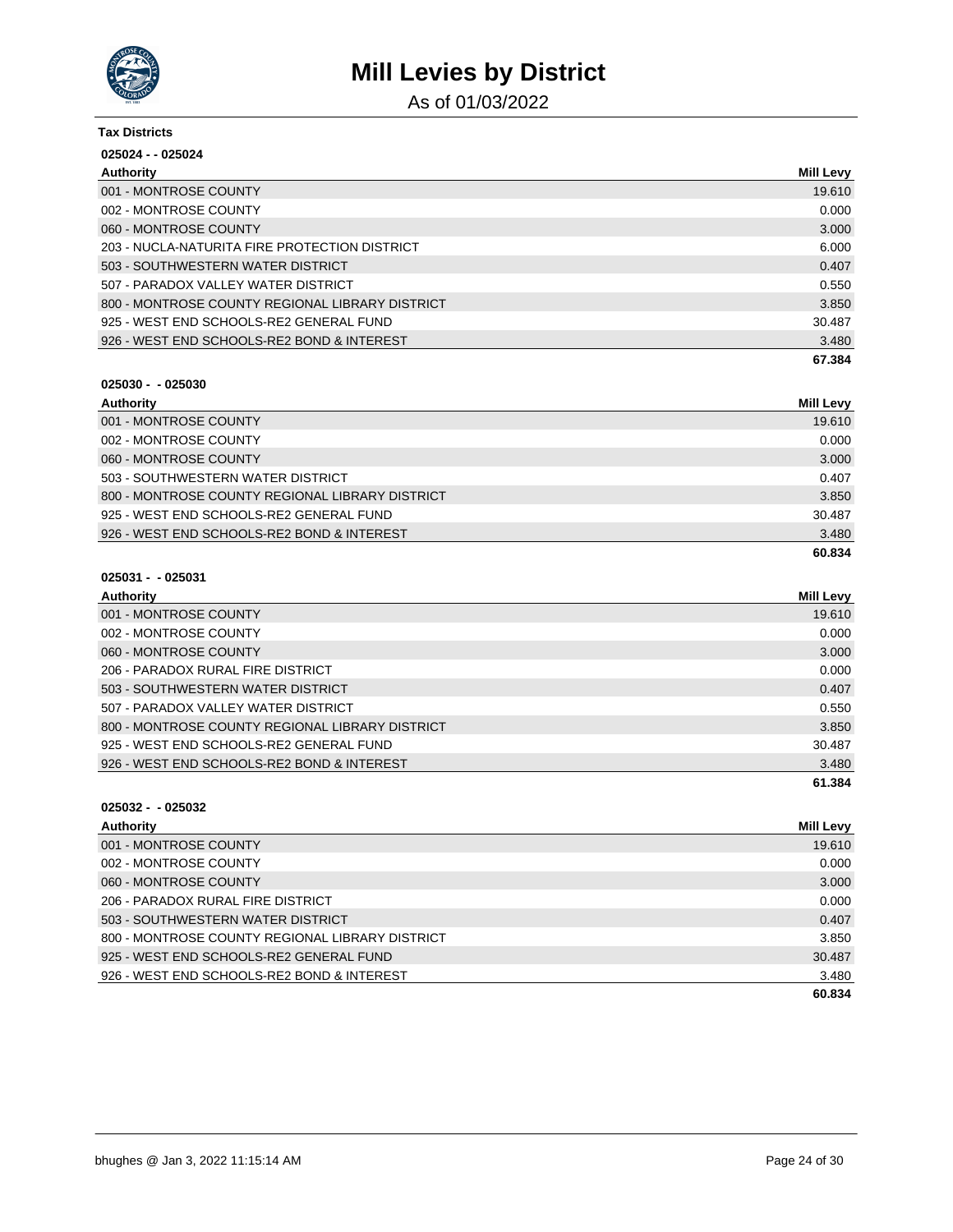

As of 01/03/2022

| <b>Tax Districts</b>                            |                  |
|-------------------------------------------------|------------------|
| 025034 - - 025034                               |                  |
| Authority                                       | <b>Mill Levy</b> |
| 001 - MONTROSE COUNTY                           | 19.610           |
| 002 - MONTROSE COUNTY                           | 0.000            |
| 060 - MONTROSE COUNTY                           | 3.000            |
| 206 - PARADOX RURAL FIRE DISTRICT               | 0.000            |
| 503 - SOUTHWESTERN WATER DISTRICT               | 0.407            |
| 504 - SAN MIGUEL WATER DISTRICT                 | 0.082            |
| 800 - MONTROSE COUNTY REGIONAL LIBRARY DISTRICT | 3.850            |
| 925 - WEST END SCHOOLS-RE2 GENERAL FUND         | 30.487           |
| 926 - WEST END SCHOOLS-RE2 BOND & INTEREST      | 3.480            |
|                                                 | 60.916           |

# **025035 - - 025035**

| Authority                                       | <b>Mill Levy</b> |
|-------------------------------------------------|------------------|
| 001 - MONTROSE COUNTY                           | 19.610           |
| 002 - MONTROSE COUNTY                           | 0.000            |
| 060 - MONTROSE COUNTY                           | 3.000            |
| 500 - COLORADO RIVER WATER DISTRICT             | 0.501            |
| 800 - MONTROSE COUNTY REGIONAL LIBRARY DISTRICT | 3.850            |
| 925 - WEST END SCHOOLS-RE2 GENERAL FUND         | 30.487           |
| 926 - WEST END SCHOOLS-RE2 BOND & INTEREST      | 3.480            |
|                                                 | 60.928           |

### **025037 - - 025037**

| Authority                                       | <b>Mill Levy</b> |
|-------------------------------------------------|------------------|
| 001 - MONTROSE COUNTY                           | 19.610           |
| 002 - MONTROSE COUNTY                           | 0.000            |
| 060 - MONTROSE COUNTY                           | 3.000            |
| 204 - NORWOOD FIRE PROTECTION DISTRICT          | 10.600           |
| 503 - SOUTHWESTERN WATER DISTRICT               | 0.407            |
| 800 - MONTROSE COUNTY REGIONAL LIBRARY DISTRICT | 3.850            |
| 925 - WEST END SCHOOLS-RE2 GENERAL FUND         | 30.487           |
| 926 - WEST END SCHOOLS-RE2 BOND & INTEREST      | 3.480            |
|                                                 | 71.434           |

| Authority                                       | Mill Levy |
|-------------------------------------------------|-----------|
| 001 - MONTROSE COUNTY                           | 19.610    |
| 002 - MONTROSE COUNTY                           | 0.000     |
| 060 - MONTROSE COUNTY                           | 3.000     |
| 204 - NORWOOD FIRE PROTECTION DISTRICT          | 10.600    |
| 503 - SOUTHWESTERN WATER DISTRICT               | 0.407     |
| 504 - SAN MIGUEL WATER DISTRICT                 | 0.082     |
| 800 - MONTROSE COUNTY REGIONAL LIBRARY DISTRICT | 3.850     |
| 925 - WEST END SCHOOLS-RE2 GENERAL FUND         | 30.487    |
| 926 - WEST END SCHOOLS-RE2 BOND & INTEREST      | 3.480     |
|                                                 | 71.516    |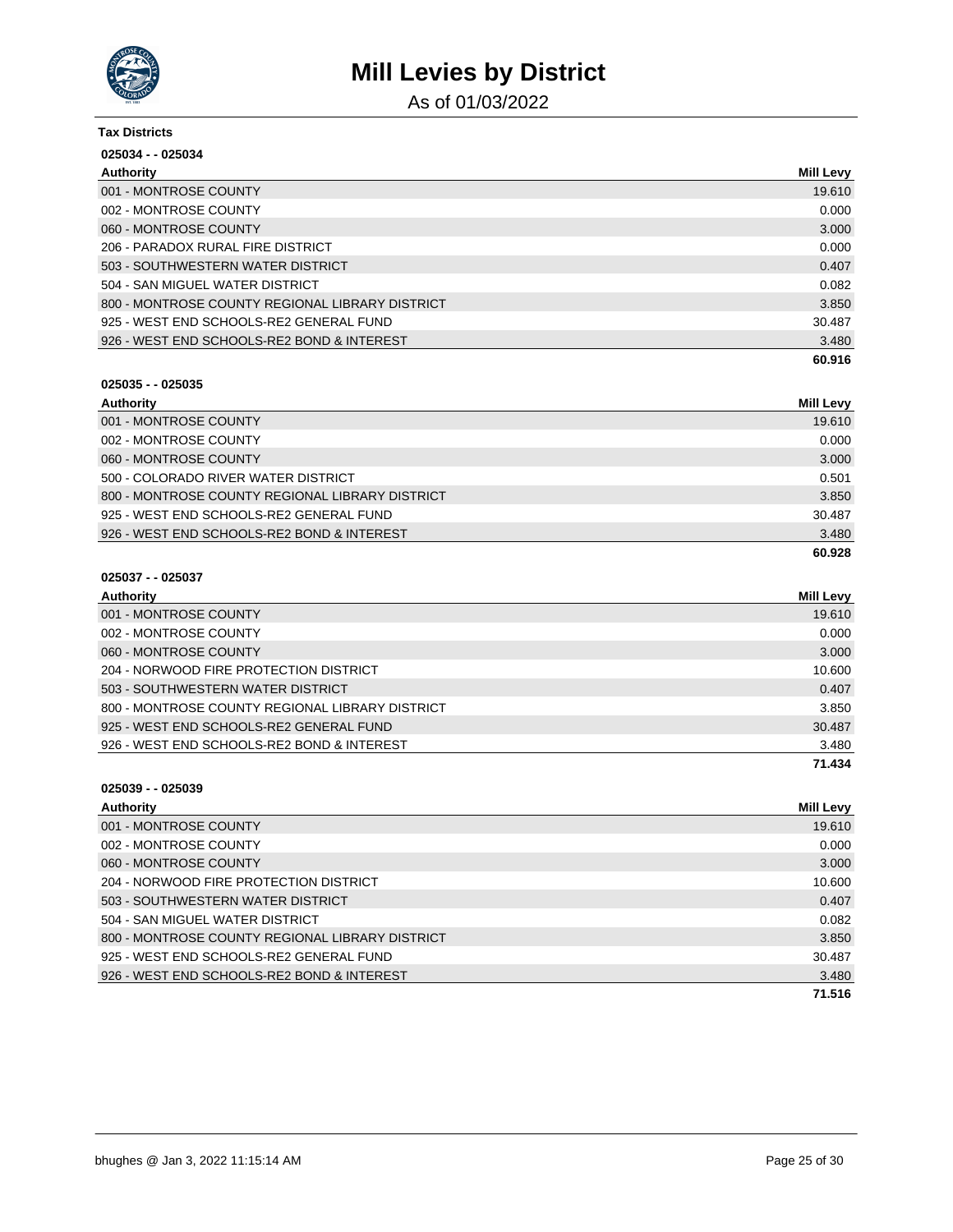

As of 01/03/2022

#### **Tax Districts**

| $025040 - 025040$                               |                  |
|-------------------------------------------------|------------------|
| Authority                                       | <b>Mill Levy</b> |
| 001 - MONTROSE COUNTY                           | 19.610           |
| 002 - MONTROSE COUNTY                           | 0.000            |
| 060 - MONTROSE COUNTY                           | 3.000            |
| 203 - NUCLA-NATURITA FIRE PROTECTION DISTRICT   | 6.000            |
| 303 - NUCLA-NATURITA CEMETERY                   | 0.569            |
| 503 - SOUTHWESTERN WATER DISTRICT               | 0.407            |
| 800 - MONTROSE COUNTY REGIONAL LIBRARY DISTRICT | 3.850            |
| 925 - WEST END SCHOOLS-RE2 GENERAL FUND         | 30.487           |
| 926 - WEST END SCHOOLS-RE2 BOND & INTEREST      | 3.480            |
|                                                 | 67.403           |

## **025041 - - 025041**

| Authority                                       | Mill Levy |
|-------------------------------------------------|-----------|
| 001 - MONTROSE COUNTY                           | 19.610    |
| 002 - MONTROSE COUNTY                           | 0.000     |
| 060 - MONTROSE COUNTY                           | 3.000     |
| 503 - SOUTHWESTERN WATER DISTRICT               | 0.407     |
| 507 - PARADOX VALLEY WATER DISTRICT             | 0.550     |
| 800 - MONTROSE COUNTY REGIONAL LIBRARY DISTRICT | 3.850     |
| 925 - WEST END SCHOOLS-RE2 GENERAL FUND         | 30.487    |
| 926 - WEST END SCHOOLS-RE2 BOND & INTEREST      | 3.480     |
|                                                 | 61.384    |

| Authority                                          | <b>Mill Levy</b> |
|----------------------------------------------------|------------------|
| 001 - MONTROSE COUNTY                              | 19.610           |
| 002 - MONTROSE COUNTY                              | 0.000            |
| 060 - MONTROSE COUNTY                              | 3.000            |
| 205 - CRAWFORD RURAL FIRE DISTRICT #5              | 3.543            |
| 207 - NORTH FORK AMBULANCE HEALTH SERVICE DISTRICT | 5.883            |
| 306 - CRAWFORD CEMETERY                            | 0.538            |
| 500 - COLORADO RIVER WATER DISTRICT                | 0.501            |
| 506 - FRUITLAND WATER DISTRICT                     | 0.000            |
| 805 - DELTA COUNTY LIBRARY DISTRICT                | 3.000            |
| 950 - DELTA SCHOOLS-50J GENERAL FUND               | 23.748           |
| 951 - DELTA SCHOOLS-50J BOND & INTEREST            | 4.424            |
|                                                    | 64.247           |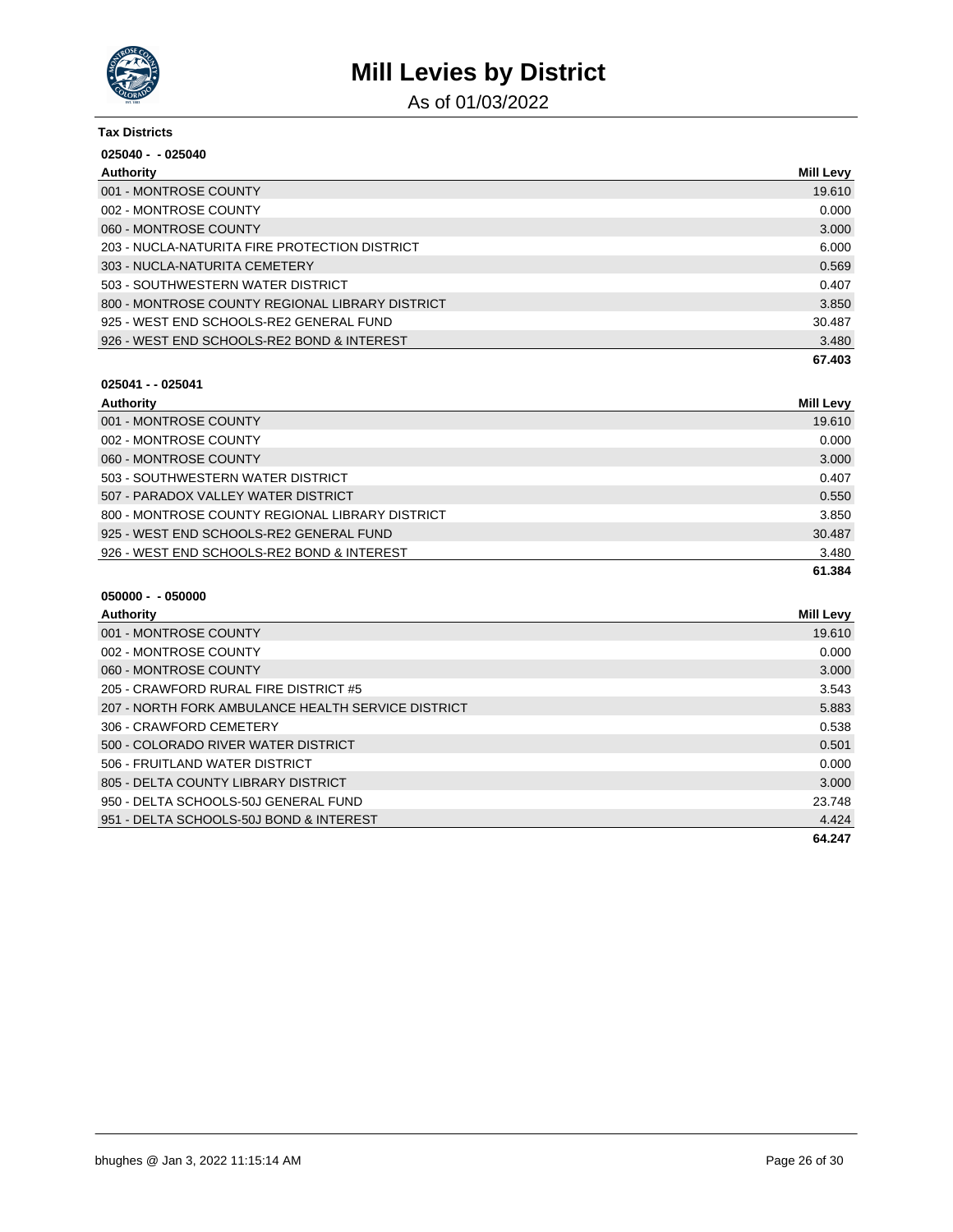

As of 01/03/2022

| <b>Tax Districts</b>                               |           |
|----------------------------------------------------|-----------|
| 050001 - - 050001                                  |           |
| Authority                                          | Mill Levy |
| 001 - MONTROSE COUNTY                              | 19.610    |
| 002 - MONTROSE COUNTY                              | 0.000     |
| 060 - MONTROSE COUNTY                              | 3.000     |
| 205 - CRAWFORD RURAL FIRE DISTRICT #5              | 3.543     |
| 207 - NORTH FORK AMBULANCE HEALTH SERVICE DISTRICT | 5.883     |
| 306 - CRAWFORD CEMETERY                            | 0.538     |
| 500 - COLORADO RIVER WATER DISTRICT                | 0.501     |
| 506 - FRUITLAND WATER DISTRICT                     | 0.000     |
| 700 - MONTROSE RECREATION DISTRICT                 | 5.000     |
| 805 - DELTA COUNTY LIBRARY DISTRICT                | 3.000     |
| 950 - DELTA SCHOOLS-50J GENERAL FUND               | 23.748    |
| 951 - DELTA SCHOOLS-50J BOND & INTEREST            | 4.424     |
|                                                    | 69.247    |

#### **050010 - - 050010**

| Authority                                          | <b>Mill Levy</b> |
|----------------------------------------------------|------------------|
| 001 - MONTROSE COUNTY                              | 19.610           |
| 002 - MONTROSE COUNTY                              | 0.000            |
| 060 - MONTROSE COUNTY                              | 3.000            |
| 205 - CRAWFORD RURAL FIRE DISTRICT #5              | 3.543            |
| 207 - NORTH FORK AMBULANCE HEALTH SERVICE DISTRICT | 5.883            |
| 306 - CRAWFORD CEMETERY                            | 0.538            |
| 500 - COLORADO RIVER WATER DISTRICT                | 0.501            |
| 505 - CRAWFORD WATER CONSERVANCY DISTRICT          | 0.448            |
| 805 - DELTA COUNTY LIBRARY DISTRICT                | 3.000            |
| 950 - DELTA SCHOOLS-50J GENERAL FUND               | 23.748           |
| 951 - DELTA SCHOOLS-50J BOND & INTEREST            | 4.424            |
|                                                    | 64.695           |

| Authority                                          | Mill Levy |
|----------------------------------------------------|-----------|
| 001 - MONTROSE COUNTY                              | 19.610    |
| 002 - MONTROSE COUNTY                              | 0.000     |
| 060 - MONTROSE COUNTY                              | 3.000     |
| 205 - CRAWFORD RURAL FIRE DISTRICT #5              | 3.543     |
| 207 - NORTH FORK AMBULANCE HEALTH SERVICE DISTRICT | 5.883     |
| 306 - CRAWFORD CEMETERY                            | 0.538     |
| 500 - COLORADO RIVER WATER DISTRICT                | 0.501     |
| 805 - DELTA COUNTY LIBRARY DISTRICT                | 3.000     |
| 950 - DELTA SCHOOLS-50J GENERAL FUND               | 23.748    |
| 951 - DELTA SCHOOLS-50J BOND & INTEREST            | 4.424     |
|                                                    | 64.247    |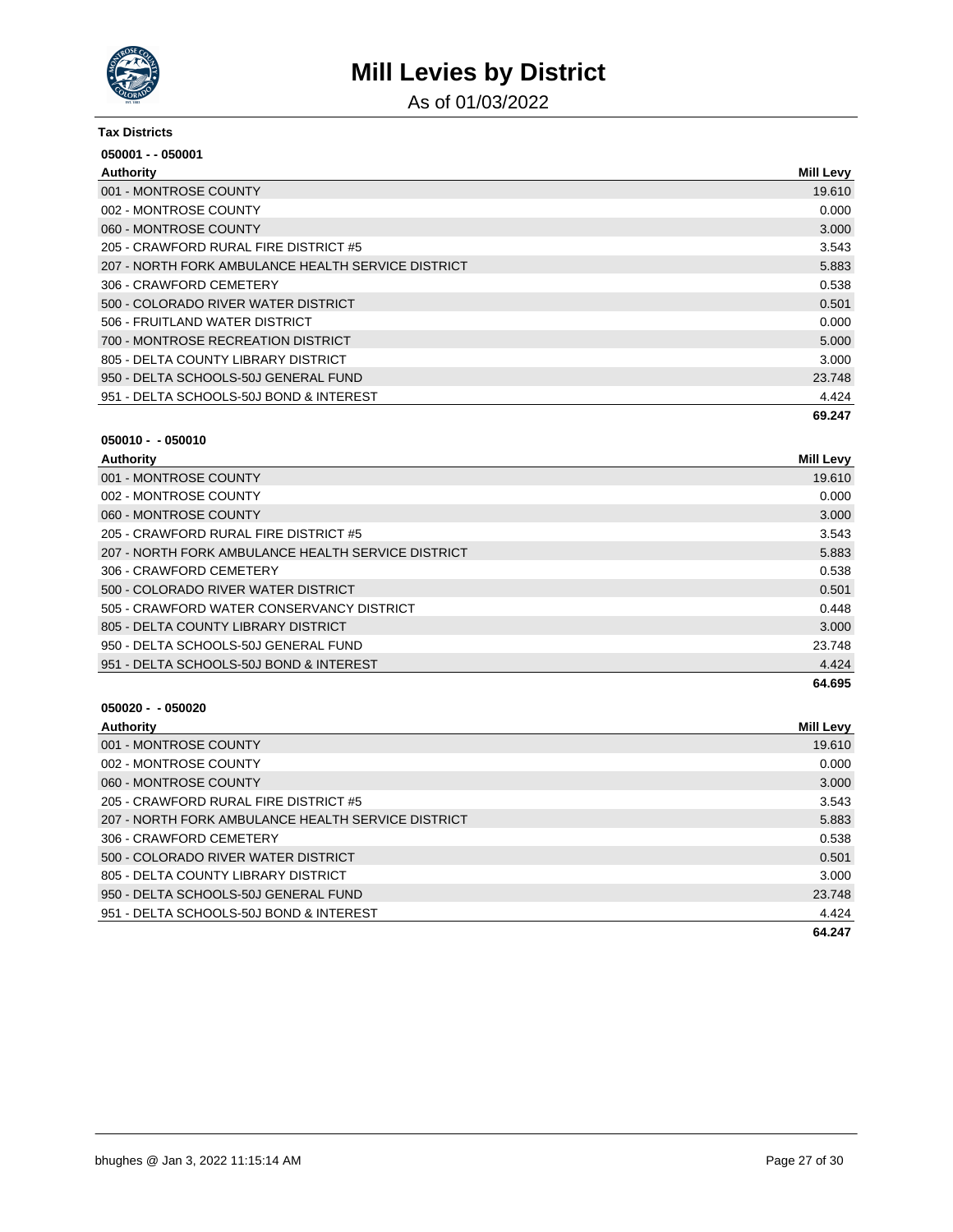

As of 01/03/2022

| <b>Tax Districts</b>                               |           |  |
|----------------------------------------------------|-----------|--|
| 050021 - - 050021                                  |           |  |
| Authority                                          | Mill Levy |  |
| 001 - MONTROSE COUNTY                              | 19.610    |  |
| 002 - MONTROSE COUNTY                              | 0.000     |  |
| 060 - MONTROSE COUNTY                              | 3.000     |  |
| 205 - CRAWFORD RURAL FIRE DISTRICT #5              | 3.543     |  |
| 207 - NORTH FORK AMBULANCE HEALTH SERVICE DISTRICT | 5.883     |  |
| 306 - CRAWFORD CEMETERY                            | 0.538     |  |
| 500 - COLORADO RIVER WATER DISTRICT                | 0.501     |  |
| 700 - MONTROSE RECREATION DISTRICT                 | 5.000     |  |
| 805 - DELTA COUNTY LIBRARY DISTRICT                | 3.000     |  |
| 950 - DELTA SCHOOLS-50J GENERAL FUND               | 23.748    |  |
| 951 - DELTA SCHOOLS-50J BOND & INTEREST            | 4.424     |  |
|                                                    | 69.247    |  |

| $050030 -$ |  | -050030 |
|------------|--|---------|
|            |  |         |

| Authority                                          | <b>Mill Levy</b> |
|----------------------------------------------------|------------------|
| 001 - MONTROSE COUNTY                              | 19.610           |
| 002 - MONTROSE COUNTY                              | 0.000            |
| 060 - MONTROSE COUNTY                              | 3.000            |
| 207 - NORTH FORK AMBULANCE HEALTH SERVICE DISTRICT | 5.883            |
| 306 - CRAWFORD CEMETERY                            | 0.538            |
| 500 - COLORADO RIVER WATER DISTRICT                | 0.501            |
| 506 - FRUITLAND WATER DISTRICT                     | 0.000            |
| 805 - DELTA COUNTY LIBRARY DISTRICT                | 3.000            |
| 950 - DELTA SCHOOLS-50J GENERAL FUND               | 23.748           |
| 951 - DELTA SCHOOLS-50J BOND & INTEREST            | 4.424            |
|                                                    | 60.704           |

| Authority                                          | <b>Mill Levy</b> |
|----------------------------------------------------|------------------|
| 001 - MONTROSE COUNTY                              | 19.610           |
| 002 - MONTROSE COUNTY                              | 0.000            |
| 060 - MONTROSE COUNTY                              | 3.000            |
| 207 - NORTH FORK AMBULANCE HEALTH SERVICE DISTRICT | 5.883            |
| 306 - CRAWFORD CEMETERY                            | 0.538            |
| 500 - COLORADO RIVER WATER DISTRICT                | 0.501            |
| 506 - FRUITLAND WATER DISTRICT                     | 0.000            |
| 700 - MONTROSE RECREATION DISTRICT                 | 5.000            |
| 805 - DELTA COUNTY LIBRARY DISTRICT                | 3.000            |
| 950 - DELTA SCHOOLS-50J GENERAL FUND               | 23.748           |
| 951 - DELTA SCHOOLS-50J BOND & INTEREST            | 4.424            |
|                                                    | 65.704           |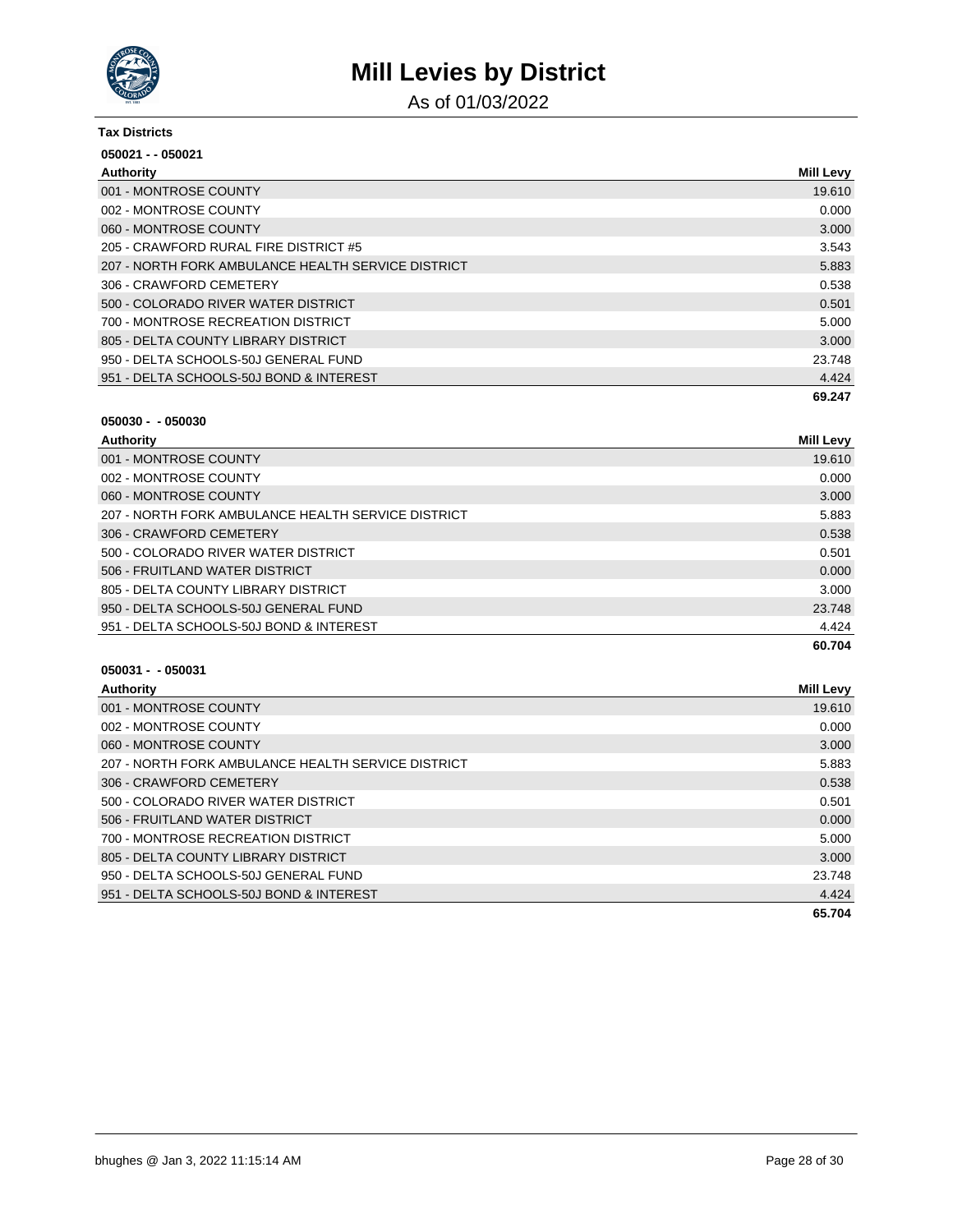

As of 01/03/2022

| <b>Tax Districts</b>                               |                  |  |
|----------------------------------------------------|------------------|--|
| 050032 - - 050032                                  |                  |  |
| Authority                                          | <b>Mill Levy</b> |  |
| 001 - MONTROSE COUNTY                              | 19.610           |  |
| 002 - MONTROSE COUNTY                              | 0.000            |  |
| 060 - MONTROSE COUNTY                              | 3.000            |  |
| 207 - NORTH FORK AMBULANCE HEALTH SERVICE DISTRICT | 5.883            |  |
| 306 - CRAWFORD CEMETERY                            | 0.538            |  |
| 500 - COLORADO RIVER WATER DISTRICT                | 0.501            |  |
| 502 - BOSTWICK PARK WATER DISTRICT                 | 0.936            |  |
| 805 - DELTA COUNTY LIBRARY DISTRICT                | 3.000            |  |
| 950 - DELTA SCHOOLS-50J GENERAL FUND               | 23.748           |  |
| 951 - DELTA SCHOOLS-50J BOND & INTEREST            | 4.424            |  |
|                                                    | 61.640           |  |

### **050033 - - 050033**

| Authority                                          | Mill Levy |
|----------------------------------------------------|-----------|
| 001 - MONTROSE COUNTY                              | 19.610    |
| 002 - MONTROSE COUNTY                              | 0.000     |
| 060 - MONTROSE COUNTY                              | 3.000     |
| 207 - NORTH FORK AMBULANCE HEALTH SERVICE DISTRICT | 5.883     |
| 306 - CRAWFORD CEMETERY                            | 0.538     |
| 500 - COLORADO RIVER WATER DISTRICT                | 0.501     |
| 502 - BOSTWICK PARK WATER DISTRICT                 | 0.936     |
| 700 - MONTROSE RECREATION DISTRICT                 | 5.000     |
| 805 - DELTA COUNTY LIBRARY DISTRICT                | 3.000     |
| 950 - DELTA SCHOOLS-50J GENERAL FUND               | 23.748    |
| 951 - DELTA SCHOOLS-50J BOND & INTEREST            | 4.424     |
|                                                    | 66.640    |

| Authority                                          | Mill Levy |
|----------------------------------------------------|-----------|
| 001 - MONTROSE COUNTY                              | 19.610    |
| 002 - MONTROSE COUNTY                              | 0.000     |
| 060 - MONTROSE COUNTY                              | 3.000     |
| 207 - NORTH FORK AMBULANCE HEALTH SERVICE DISTRICT | 5.883     |
| 306 - CRAWFORD CEMETERY                            | 0.538     |
| 500 - COLORADO RIVER WATER DISTRICT                | 0.501     |
| 805 - DELTA COUNTY LIBRARY DISTRICT                | 3.000     |
| 950 - DELTA SCHOOLS-50J GENERAL FUND               | 23.748    |
| 951 - DELTA SCHOOLS-50J BOND & INTEREST            | 4.424     |
|                                                    | 60.704    |